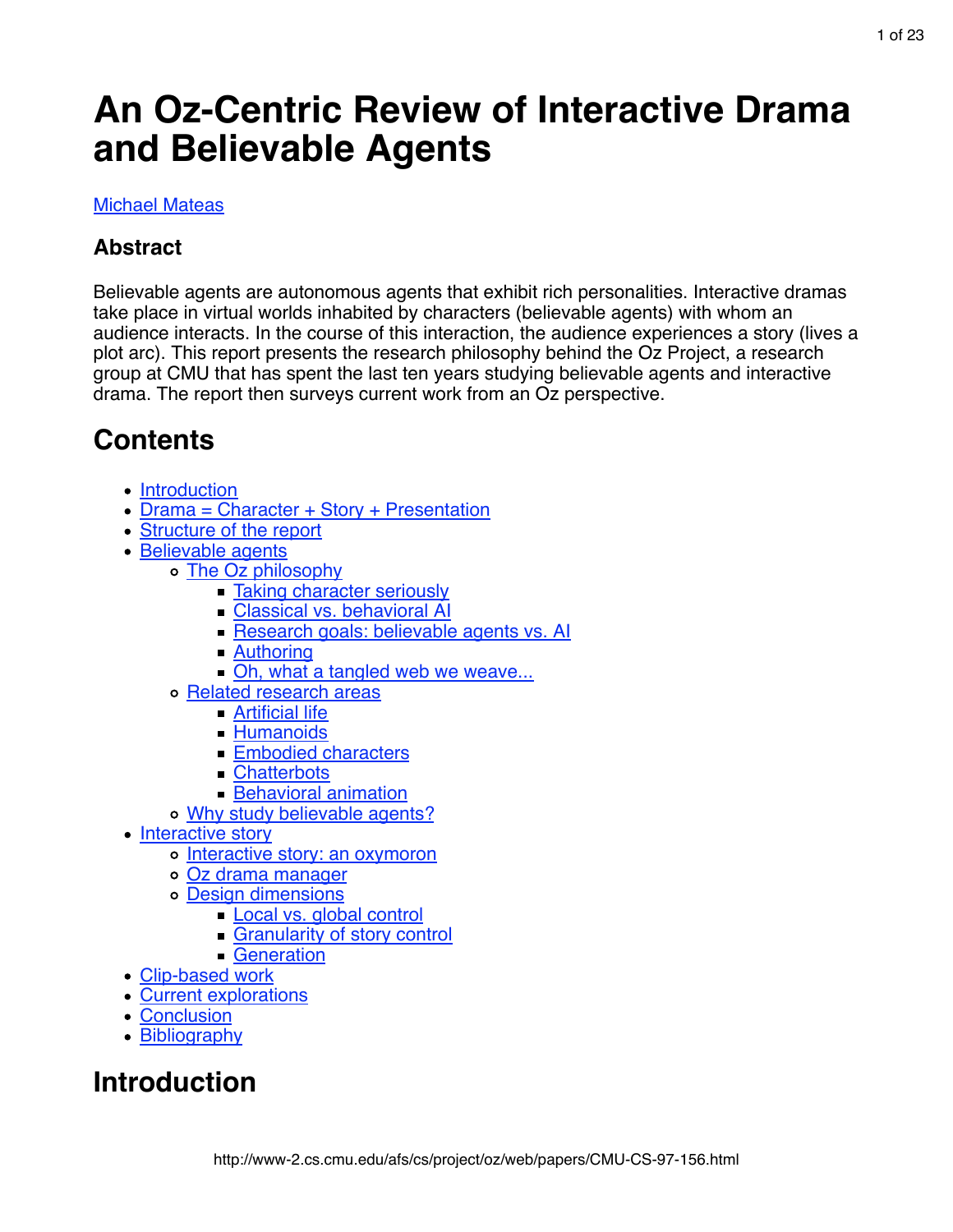This report provides an overview of research in believable agents and interactive drama. Many of the original sources used in compiling this report can be found on the web; the annotated bibliography provides links to these web resources.

*This report unabashedly surveys its topic with the bias of the Oz project at CMU.* The reason for this is threefold. First, I am a member of this research group and have internalized much of their perspective; I won't pretend not to have a viewpoint. Second, there is not much work that is directly related to interactive drama and believable agents; using the Oz project as a center allows me to make sense of more peripheral work. Finally, Oz is the only group giving equal attention to both character (believable agents) and story (interactive drama); an Oz perspective allows me to present character and story as a unified whole.

For much of the content of this report, I am indebted to the members of the Oz project: Joe Bates, Bryan Loyall, Scott Neal Reilly, Phoebe Sengers, and Peter Weyhrauch. Much of my understanding grew out of conversations with them. In particular, the Oz philosophy, which is described below, was developed by the group during 10 years of research.

The first item of business is to define the research goal for believable agents and interactive drama: building worlds with character and story.

### **Drama = Character + Story + Presentation**

Artists building non-interactive dramas (e.g. movies, books) have commented on the importance of both character *and* story for authoring powerful, dramatic experiences. For example, Lajos Egri, in the Art of Dramatic Writing, has this to say about premise (i.e. plot or story).

"No idea, and no situation, was ever strong enough to carry you through to its logical conclusion without a clear-cut premise.

If you have no such premise, you may modify, elaborate, vary your original idea or situation, or even lead yourself into another situation, but you will not know where you are going. You will flounder, rack your brain to invent further situations to round out your play. You may find these situations - and you will still be without a play."

Later, in talking about character, he defines three dimensions every character must have: physiology, sociology and psychology. He has this to say about these three dimensions:

"Analyze any work of art which has withstood the ravages of time, and you will find that it has lived, and will live, because it possesses the three dimensions. Leave out one of the three, and although your plot may be exciting and you may make a fortune, your play will still not be a literary success.

When you read drama criticisms in your daily papers, you encounter certain terminology time and again: dull, unconvincing, stock characters (badly drawn, that is), familiar situations, boring. They all refer to one flaw - the lack of tridimensional characters."

Figure 1, below, shows the high level architecture of the Oz project. This architecture arose out of a desire to treat character and story in interactive drama as *seriously* as do dramatic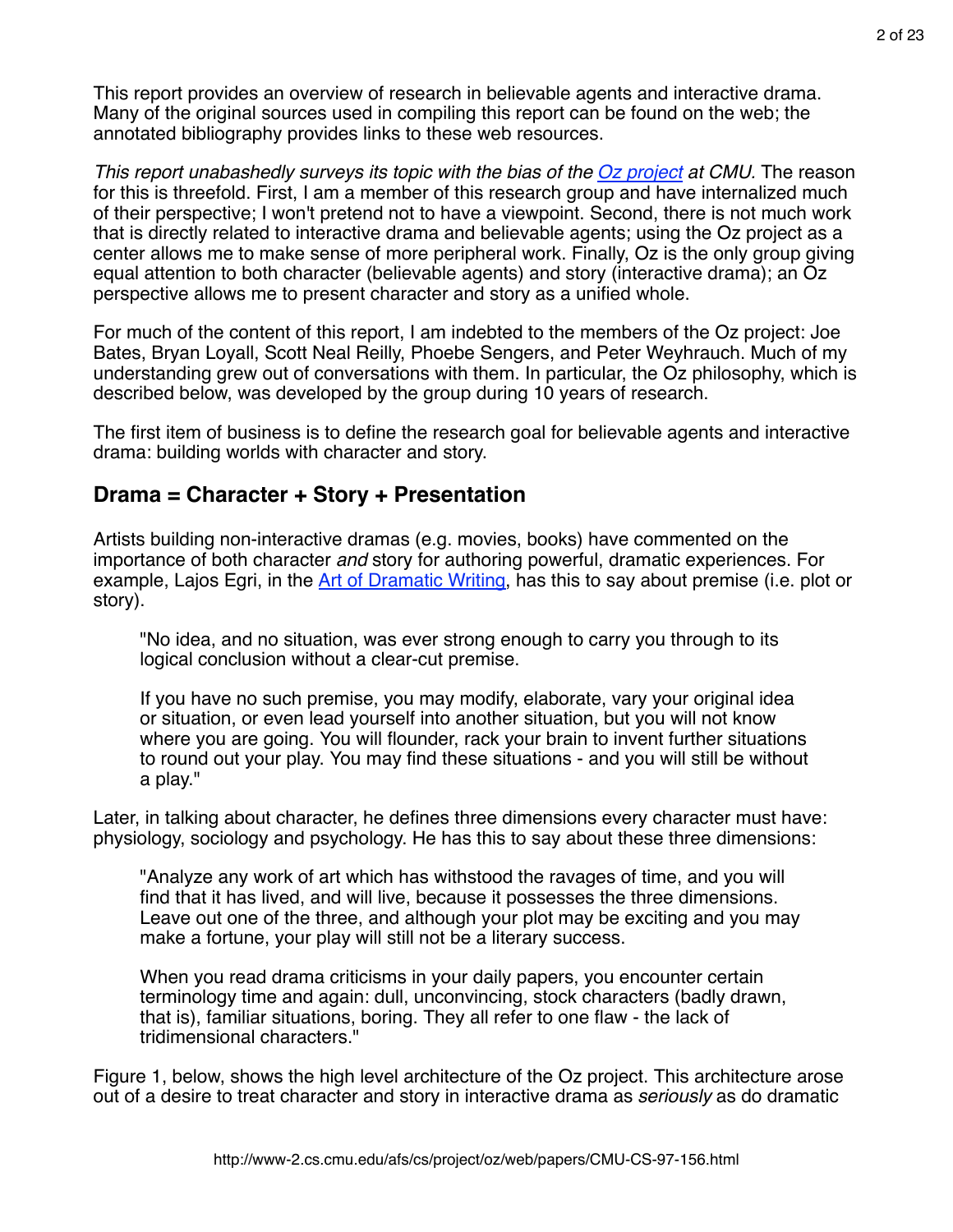artists in traditional media.



#### **Fig. 1**

A simulated world contains characters. These characters exhibit rich personalities, emotion, social behavior, motivations and goals.

The user interacts with this world through some presentation. This presentation may be an objective, third person perspective on the world, or it may introduce various kinds of dramatic filtering - effecting camera angles and point of view in graphical worlds, or changing the style of language used in textual worlds.

The drama manager can see everything happening in the world. It tries to guide the experience of the user in order to make a story happen. This may involve changing the physical world model, inducing characters to pursue a course of action, adding or deleting characters, etc.

#### **Structure of the report**

The rest of the report is divided into two main sections, Believable Agents (character) and Interactive Story, and a small section describing interactive video work.

In the believable agents section, I will first describe the Oz research philosophy. Then I will present work related to believable agents (artificial life, virtual humanoids, embodied characters, chatterbots, and behavioral animation) in light of this philosophy. Finally, I will discuss why believable agents is an important and interesting research area.

In the interactive drama section, I will first define the problem of interactive drama in terms of the inherent tension between the concepts of *interaction* and *drama*. After a brief description of the Oz drama manager, I will describe three design dimensions which help structure the design space of interactive drama systems.

In the small section, I'll describe the relationship between the virtual world approach to story and character vs. the interactive video approach.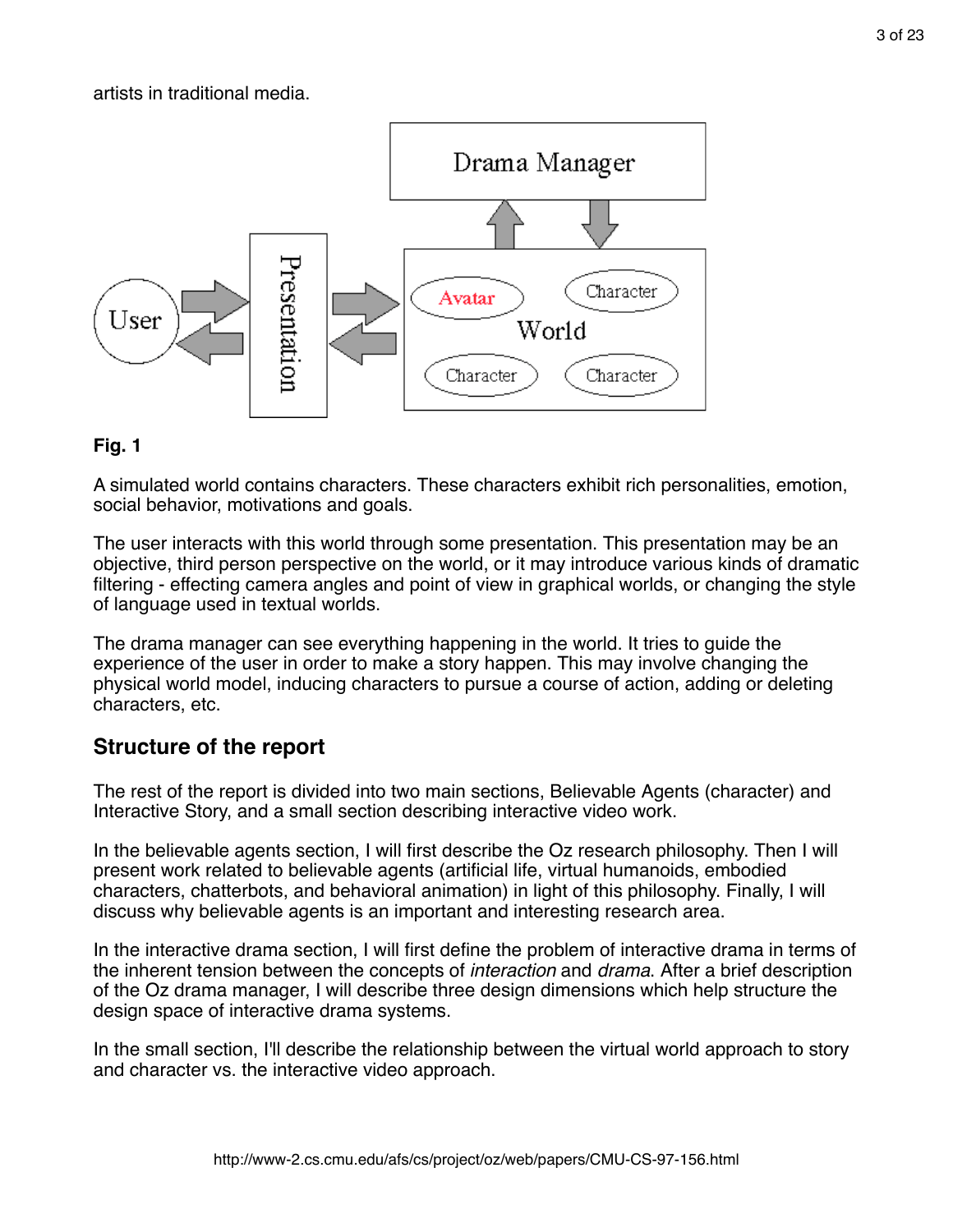## **Believable agents**

### **The Oz philosophy**

#### **Taking character seriously**

When attempting to marry a technical field like Computer Science with a cultural activity such as story telling, it is extremely easy to become sidetracked from the artistic goals and to begin pursuing purely technical research. This research, while it may be good science, does not lead you closer to building a new kind of cultural experience: engaging, compelling, and hopefully beautiful and profound. Effective techno-artistic research must continuously evaluate whether the technology is serving the artistic and expressive goals. The application of this principle to interactive characters implies that interactive character technology should follow from an understanding of what makes characters believable. And indeed, creators of non-interactive characters have written extensively on what makes a character believable.

Before continuing, it's a good idea to say something about this word *believable*. For many people, the phrase *believable agent* conjures up some notion of an agent that tells the truth, or an agent you can trust. But this is not what is meant at all. *Believable* is a term coming from the character arts. A believable character is one who seems lifelike, whose actions make sense, who allows you to suspend disbelief. This is not the same thing as realism. For example, Bugs Bunny is a believable character, but not a realistic character.

So believability is this good thing that we want characters to have. After examining the writings of several character artists including The Illusion of Life, Chuck Amuck, and The Art of Dramatic Writing, the Oz group defined a set of requirements for believability including the following:

- Personality Rich personality should infuse everything that a character does, from they way they talk and move to the way they think. What makes characters interesting are their unique ways doing things. Personality is about the *unique* and *specific*, not the *general*.
- Emotion Characters exhibit their own emotions and respond to the emotions of others in personality-specific ways.
- Self-motivation Characters don't just react to the activity of others. They have their own internal drives and desires which they pursue whether or not others are interacting with them.
- Change Characters grow and change with time, in a manner consistent with their personality.
- Social relationships Characters engage in detailed interactions with others in a manner consistent with their relationship. In turn, these relationships change as a result of the interaction.
- Illusion of life This is a collection of requirements such as: pursuing multiple, simultaneous goals and actions, having broad capabilities (e.g. movement, perception, memory, language), and reacting quickly to stimuli in the environment. Traditional character artists do not mention these requirement explicitly, because they often get them for free (from a human actor, or as a deep assumption in animation). But builders of interactive characters must concern themselves explicitly with building agent architectures that support these requirements.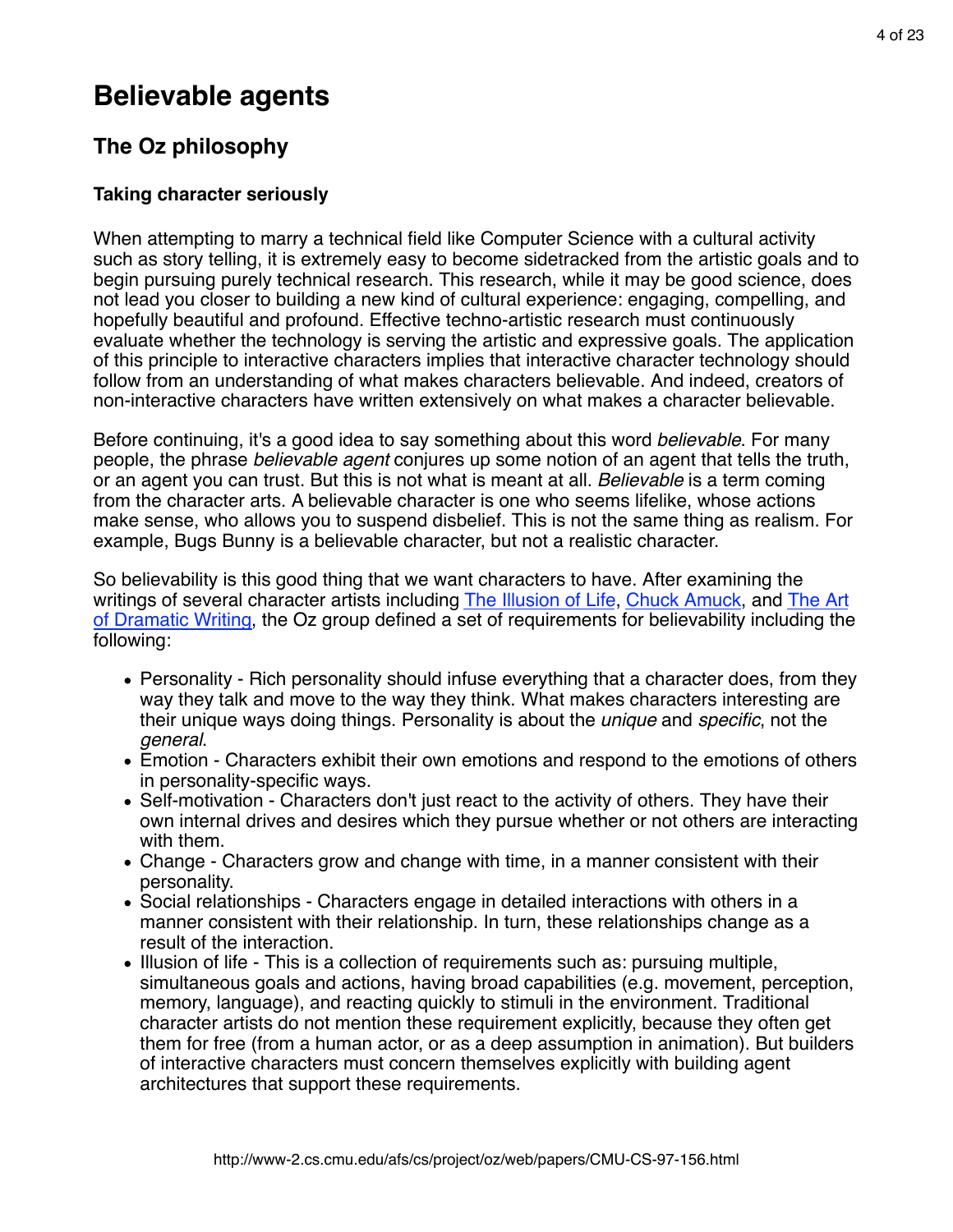#### **Classical vs. behavioral AI**

To begin thinking about how to meet the Illusion of Life believability requirement, let's explore the distinction between classical and behavioral AI. In order to make the distinction clear, the following discussion describes the *extreme* classical and behavioral positions. There is certainly work in AI which incorporates aspects of both approaches.

| <b>Classical AI</b> | <b>Behavioral AI</b>                 |
|---------------------|--------------------------------------|
|                     |                                      |
| narrow/deep         | broad/shallow                        |
| generality          | fits an environment                  |
| disembodied         | embodied and situated                |
| semantic symbols    | state dispersed and<br>uninterpreted |
| sense-plan-act      | <b>reactive</b>                      |

Classical AI concerns itself with building mind, not complete agents. This research program consists of isolating various capabilities of mind (e.g. reasoning, memory, language use, etc.), and building theories and systems to implement a capability in isolation. While it is believed that these disembodied pieces of mind will be put together to form a complete "person", this integration is deferred to the future. Behavioral AI seeks to build complete agents (rather than minds or pieces of minds) that can operate in complex environments. This concern with the environment is one of the key distinguishing characteristics between classical and behavioral AI. Where classical AI attempts to build mental components that duplicate the capabilities of high-level human reasoning in abstract, simplified environments, behavioral AI attempts to build systems with the savvy of insects (or ambitiously, small mammals) in complex environments. Behavioral systems have a *broad* range of *shallow* sensory, decision and action capabilities rather than a single, *narrow*, *deeply* modeled capability.

Classical AI seeks general solutions; *the* theory of language understanding, *the* theory of planning, etc. Behavioral AI starts with the assumption that there is a complex "fit" between an agent and its environment; there may not be generic solutions for all environments (just as many animals don't function well when removed from their environment).

Classical AI divorces mental capabilities from a body; the interface between mind and body is not commonly addressed. Behavioral AI assumes that having a body which is embedded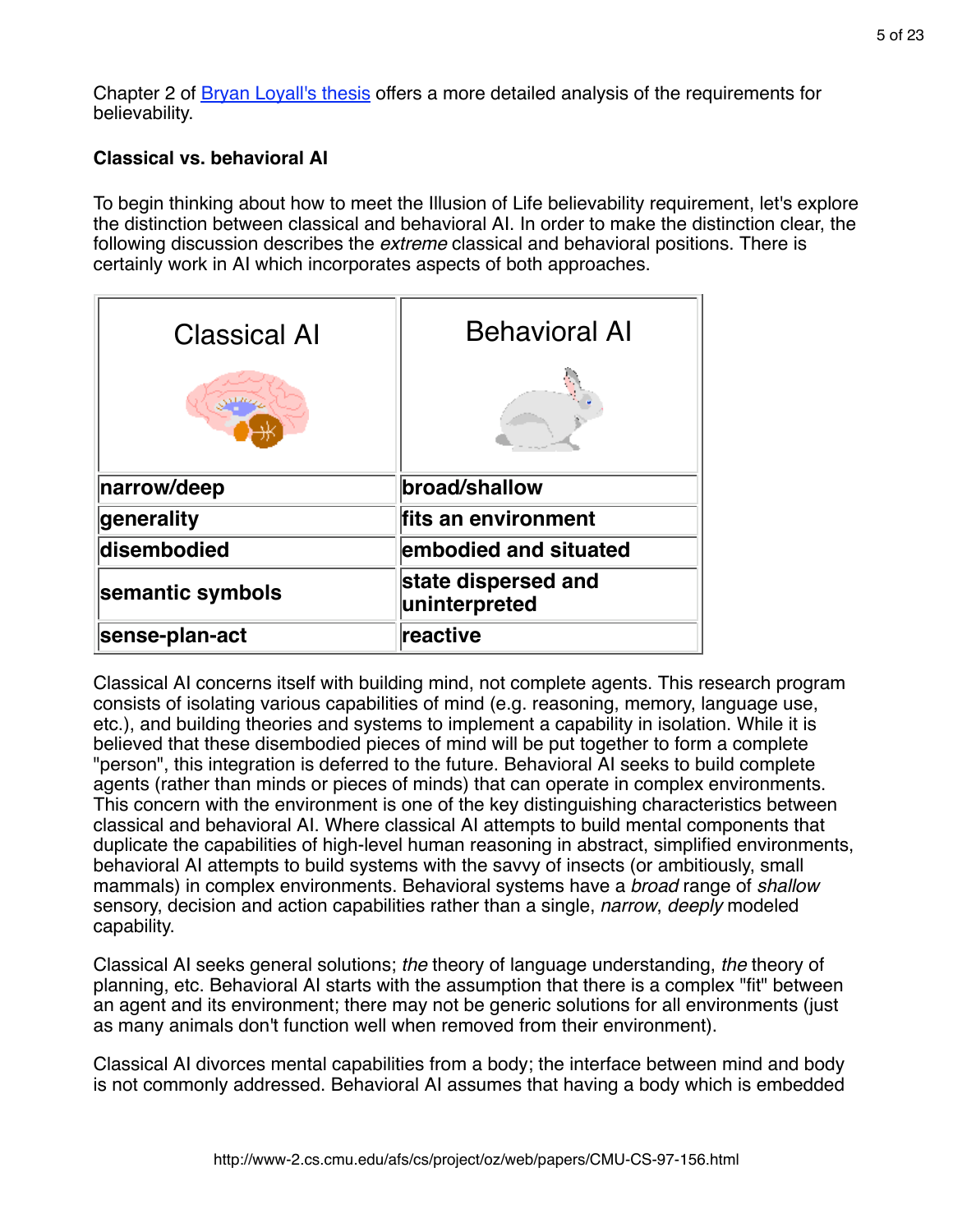in a concrete situation is essential for intelligence. Thus, behavioral people don't buy into the Cartesian split. For them, it is the body that defines many of the interaction patterns between the agent and its environment.

Because of AI's historical affinity with symbolic logic, many classic AI systems utilize semantic symbols - that is, pieces of composable syntax which make one-to-one reference to objects and relationships in the world. The state of the world within which the mind operates is represented by a constellation of such symbols. Behavioral AI, because of it's concern with environmental coupling, eschews complex symbolic representations; building representations of the environment and keeping them up-to-date is notoriously difficult (e.g. the frame and symbol grounding problems). Some researchers, such as Brooks, maintain the extreme position that *no* symbolic representations should be used (though all these systems employ state - one can get into nasty arguments about what, precisely, constitutes a symbol).

In classical AI, agents tend to operate according to the sense-plan-act cycle. During sensing, the symbolic representation of the state of the world is updated by making inferences from sense information. The agent then constructs a plan to accomplish its current goal in the symbolically represented world by composing a set of operators (primitive operations the agent can perform). Finally, the plan is executed. After the plan completes (or is interrupted because of some unplanned-for contingency), the cycle repeats. Rather than employing the sense-plan-act cycle, behavioral systems are reactive. They are composed of bundles of behaviors, each of which describes some simple action or sequence of actions. Each behavior is appropriate under some environmental and internal conditions. As these conditions constantly change, a complex pattern of behavioral activation occurs, resulting in the agent taking action.

In order to build characters that have the illusion of life, they will need to have broad capabilities to interact with complex environments. This has lead Oz to develop a research philosophy and technology with strong affinities to behavioral AI. The insect-like capability to continuously act in a complex and changing environment is more immediately useful for building lifelike characters than the brain-in-a-vat cogitation of classical AI. The discerning reader, however, may have noticed that Bugs Bunny (or Hamlet, or James Bond, or Charlie Chaplin's Tramp, ...) doesn't seem very similar to either a brain-in-a-vat or an insect. Thus, while behavioral AI begins to give us a handle on the illusion-of-life requirement, the other requirements for believability don't seem to be well served by either camp.

#### **Research goals: believable agents vs. AI**

Both behavioral and classical AI share some high level research goals which are at odds with research in believable agents.

| <b>Believable Agents</b> |  |
|--------------------------|--|
|                          |  |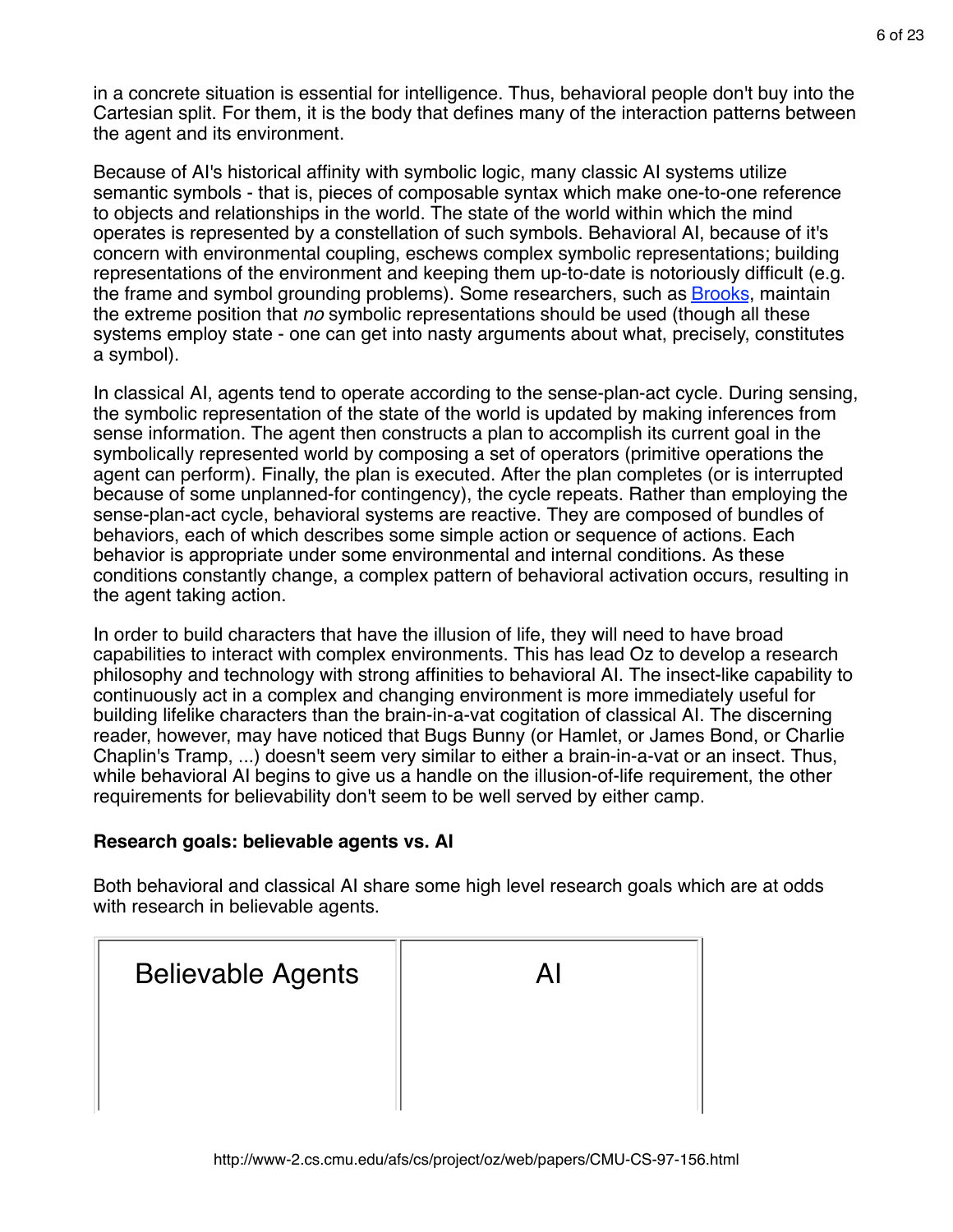| Personality                | Competence                   |
|----------------------------|------------------------------|
| <b>Audience perception</b> | <b>Objective measurement</b> |
| <b>Specificity</b>         | Generality                   |
| <b>Characters</b>          | <b>Realism</b>               |

For believable agents, personality is king. A character may be smart or dumb, well adapted to its environment or poorly adapted. But regardless of how "smart" a character is at dealing with their environment, everything they do, they do in their own personal style. On the other hand, the focus in AI is on competence. For classical AI, this has often meant competence at complex reasoning and problem solving. For behavioral AI, this has often meant moving around in complex environments without getting stepped on, falling off a ledge, or stuck behind obstacles.

The success of a believable agent is determined by audience perception. If the audience finds the agent believable, the agent is a success. AI tries to measure success objectively. How many problems could the program solve? How long did the robot run around before it got into trouble? How similar is the system's solution to a human's solution? Such audience independent evaluations of research don't make sense for characters.

Believable agents stress specificity. Each character is crafted to create the personality the author has in mind. AI, like most sciences, tries to create general and universal knowledge. Even behavioral AI, while stressing the importance of an agent's fit to its environment, seeks general principles by which to describe agent/environment interactions. But for characters, that type of general knowledge doesn't make sense. To what general problem is Mickey Mouse, or Don Quixote, a solution?

Finally, believable agent research is about building characters. Characters are not reality, but rather an artistic abstraction of reality. Much AI research is motivated by realism. A classic AI researcher may claim that their program solves a problem they way human minds really solve the problem; a behavioral AI researcher may claim that their agent *is* a living creature, in that it captures the same environment/agent interactions as an animal.

So, though the need for reactive intelligence gives Oz some affinities with behavioral AI, believable agents are not a problem to which the wholesale import of some AI technology (such as behavioral AI) is the solution. Any technology used for building believable agents will be transformed in the process of making it serve the artistic creation of characters. Thus, believable agents research is not a subfield of AI. Rather it is a stance or viewpoint from which all of AI is reconstructed. Any technology, whether it comes from classical or behavioral AI, or from outside of AI entirely, is fair game for exploration within the Oz context as long as it opens up new expressive and artistic spaces.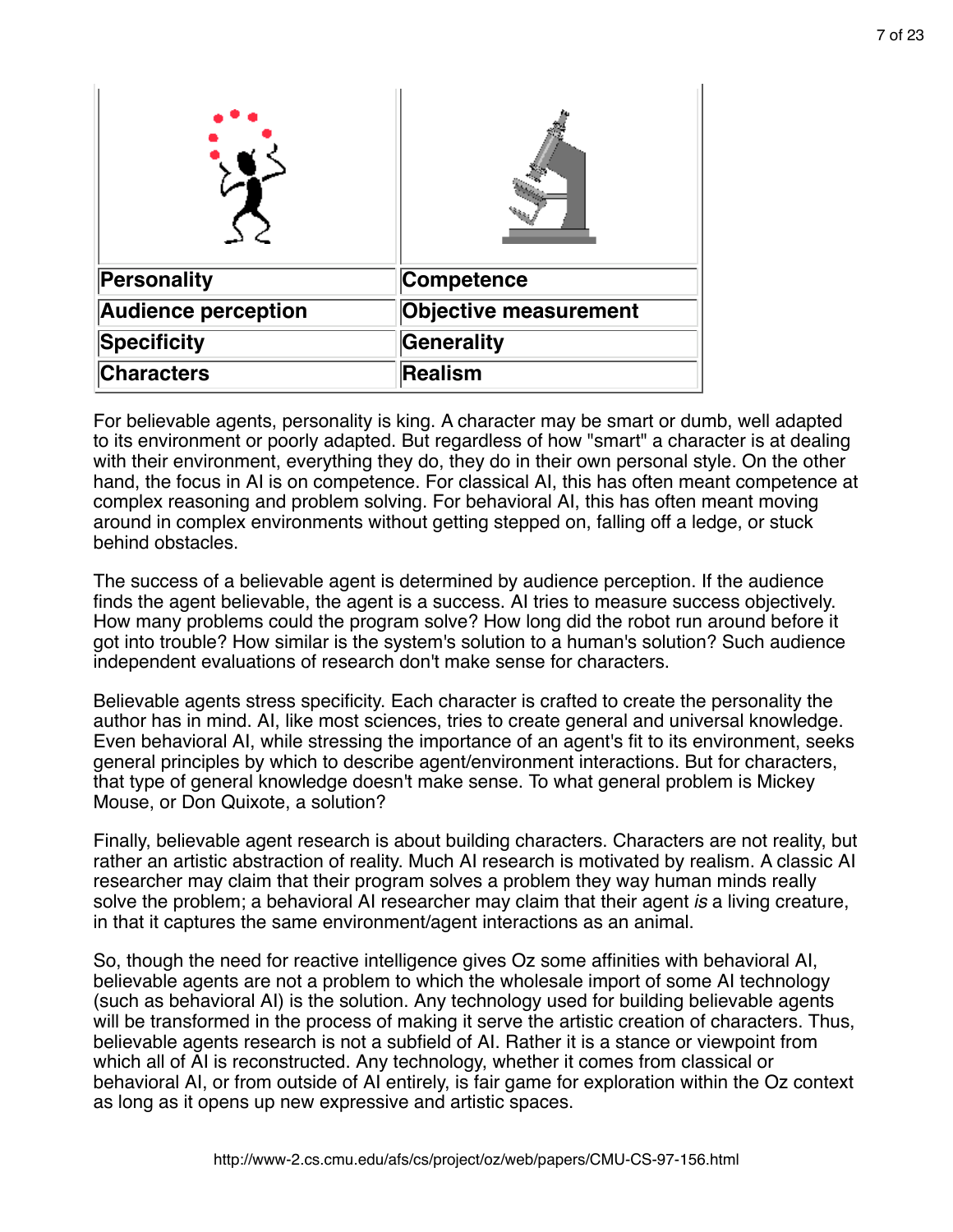#### **Authoring**

The desire to pursue the specific rather than the general is strongly connected with the desire to support the direct artistic creation of characters. In traditional media, such as writing, painting, or animation, artists exhibit fine control over their creations. Starting with an idea or vision in her head, the artist uses this fine control to create a representation of her vision in her chosen medium. Similarly, Oz wants to support the same level of artistic control in the creation of believable agents. This approach provides an interesting contrast with both traditional AI and Alife. Below, AI, Alife and Hap (a language developed in the Oz project) are laid out along a spectrum of *explicitness*. This will become clearer shortly.

traditional AI (top-down architectures) Informed by e.g. personality models (knobby) Hap - a language for believable characters Informed by e.g. character arts Alife (bottom-up architectures)

Informed by e.g. ethology

Traditional AI lies on the high explicitness end of the spectrum. That is, such systems tend to explicitly encode (often in a human-readable form) high level features of the system. For example, suppose you wanted to build James Bond using the traditional AI mindset. First you would think about characters in the abstract. What general theory captures the notion of character? How might this general theory by parameterized (perhaps through infusions of "knowledge") to select specific characters? To inform the work, you might look at the dimensions of personality as described by various personality models in psychology (e.g. introvert-extrovert, thinking-feeling, intuitive-sensing, judging-perceiving). Once a generic architecture has been built, you could then define different characters by setting the right personality knobs. Though the position just described is a bit of an exaggeration, it is not dissimilar to the approach taken by the Virtual Theater Project at Stanford. For example, in both their CyberCafe and Master/Servant work, they describe using explicit personality dimensions to describe characters. Thus you can actually look in a character's mind and find some symbol denoting whether the character is introverted, intuitive, etc.

Alife lies at the low-explicitness end of the spectrum. A major methodological assumption in Alife work is that you want high-level features (such as introvertedness) to emerge from simple, low-level mechanisms. So how would you go about building James Bond as an Alifer? First, you would demure, saying that Alife technology is not at the stage yet to emerge such high-level behavior. So you might build something else, like a dog. To inform this work, you might look at models developed by biologists, such as ethological models of animal behavior. Then you would build a general architecture capturing an ethological theory of action selection (how animals decide what action to take). Finally, you would instill dog-specific behavior into your general architecture. This approach is not dissimilar to **Bruce** Blumberg's approach at the Media Lab in building Silas the dog (though his group's current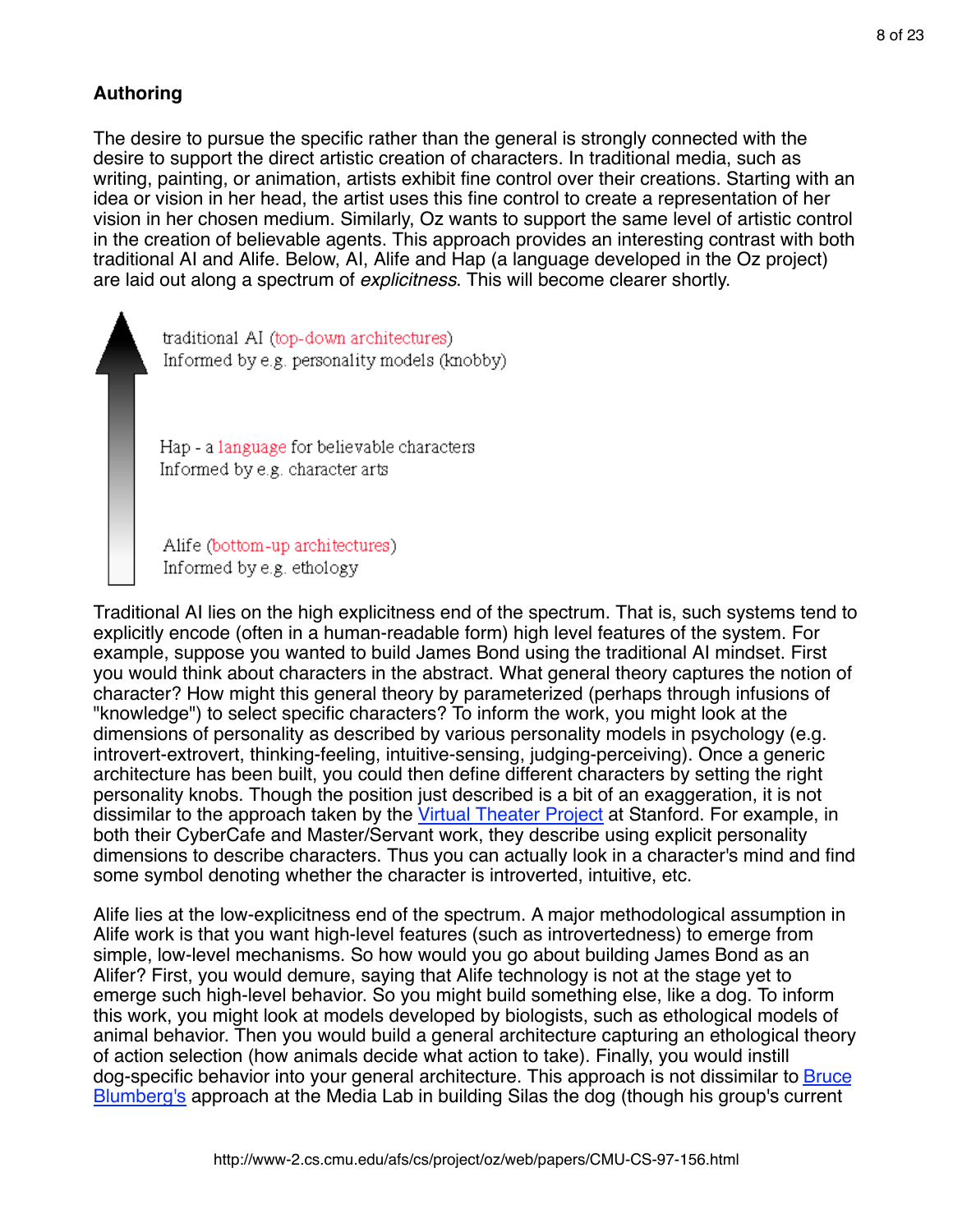work seems more directly focused on building characters rather than building biologically motivated systems).

Hap, a language developed in the Oz project for writing believable agents, lies at a midpoint in the spectrum. Hap provides mechanisms that support writing behaviors for characters. A behavior is a chunk of activity; such behaviors can be high-level (a behavior for "having fun"), or low-level (a behavior for moving the character's body when they open a door). If you wanted to build James Bond in Hap, you would identify high-level goals (motivations) that make James Bond who he is. Then you would think of the multiple ways (behaviors) that James Bond might use to accomplish these high level goals. These multiple behaviors probably themselves have subgoals. Any given behavior is only appropriate under certain conditions (what's recently happened, how Bond is feeling, what's happening right now in the world, etc.); these conditions are captured within each behavior. At every level of description, James Bondness can be infused into the character. From how Bond thinks, to how Bond walks, the artist has the control to create the character consistent with their vision.

Both the traditional AI and Alife approaches make architectural commitments; there is some general architecture which characters have to be made to "fit." The traditional AI approach tries to capture high-level mental regularities (e.g. types of personalities). The problem is, how many of these personality knobs are needed to "tune in" a large number of characters? How many personality knobs need to be turned, and how many degrees of freedom does each knob need, in order to allow the creation of Bugs Bunny, Hamlet, The Terminator, Bambi? The differences between these characters seem to far outweigh any similarities. Or to put it another way, is Bugs Bunnyness captured in a few symbols which can be read inside the mind, or is his way-of-being smeared throughout his mind and body?

The Alife approach avoids the use of high level knobs to define personality. Instead, it depends on low-level mechanisms to cause the high-level behavior to emerge. Pragmatically, if you want to build human-like characters, the Alife approach is not understood well enough yet to emerge such high-level behavior. However, this might just be a matter of time. The Hap approach to behavior authoring would then be a useful stop-gap for building characters *today* (we're impatient and don't want to wait) until Alife has developed enough to support such characters. However, from an Oz perspective, there is another problem with Alife: the dependence on emergence. The notion of emergence is that you can't tell what kind of high-level behavior will emerge from low-level mechanisms without actually running the system. But Oz wants to build systems that give artists the control to express their artistic visions. An emergent system removes this control from the artist; the best they can do is make (principled) guesses about mechanism and see what kind of behavior emerges.

#### **Oh, what a tangled web we weave...**

The following diagram summarizes the above description of the Oz philosophy.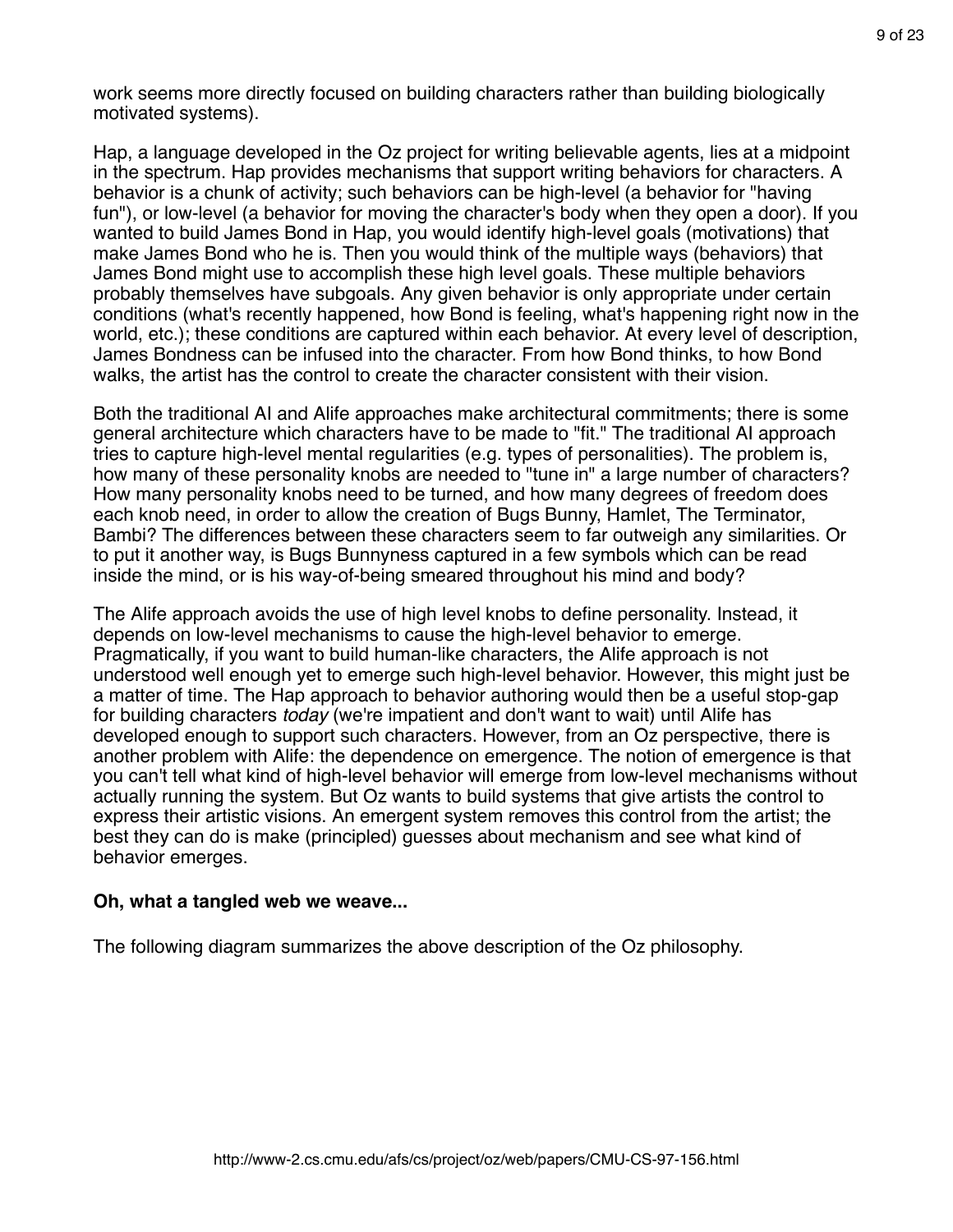

Taking the character arts seriously leads to requirements for believable agents. The "illusion of life" requirements, namely reactive, situated and embodied behavior, lead Oz to utilize techniques and ideas from behavioral AI. However, work in classic AI and Alife is not automatically rejected on ideological grounds; whatever enriches the space of characters will be *modified* and assimilated. Modification is key: even the behavioral AI ideas, while supporting the "illusion of life", need to be modified in order to support emotion, personality, self-motivation, etc. Believability is not a subfield of AI - it is a stance from which all of AI is transmuted. This is clearly seen in the conflict between believability research goals and traditional research goals. Believability leads Oz to reject the supremacy of the traditional research goals, to which both behavioral and classical AI subscribe. The character arts also point out the importance of artistic control over character creation (authoring). Artistic control opposes traditional research goals as well, particularly generality. Oz wants to build a new canvas and paint brush, not paint-by-number kits. Finally, believability leads to an affinity with robotics. The desire to build believable agents is at heart pragmatic; the agents must live and breath in engaging story worlds. Similarly, roboticists must build systems that act and move effectively in the real world. Thus believability and robotics both share the technical interests of embodied, situated action, as well as a certain pragmatic bent that leads one to pursue what works, regardless of ideological lines.

#### **Related research areas**

Now, with the Oz research philosophy in mind, I will explore related research areas. For each of these areas, I will point out similarities and differences with the Oz research program.

#### **Artificial life**

The application of artificial life to believable agents is most evident in the design of virtual pets. One of the beauties of virtual pets is that, since they are animals, the audience expectation of the agent's behavior is set at a level the technology can reasonably meet. If the actions of the pet are sometimes confusing, they can be forgiven because we don't always know what animals are doing. Difficult natural language technologies can be avoided because animals don't have language competence. Virtual pets are often cute; cuteness can in itself evoke a strong response in an audience. Two examples of virtual pets are Dogz, and Creatures. Dogz are virtual dogs that you can pet, play with using various toys, and teach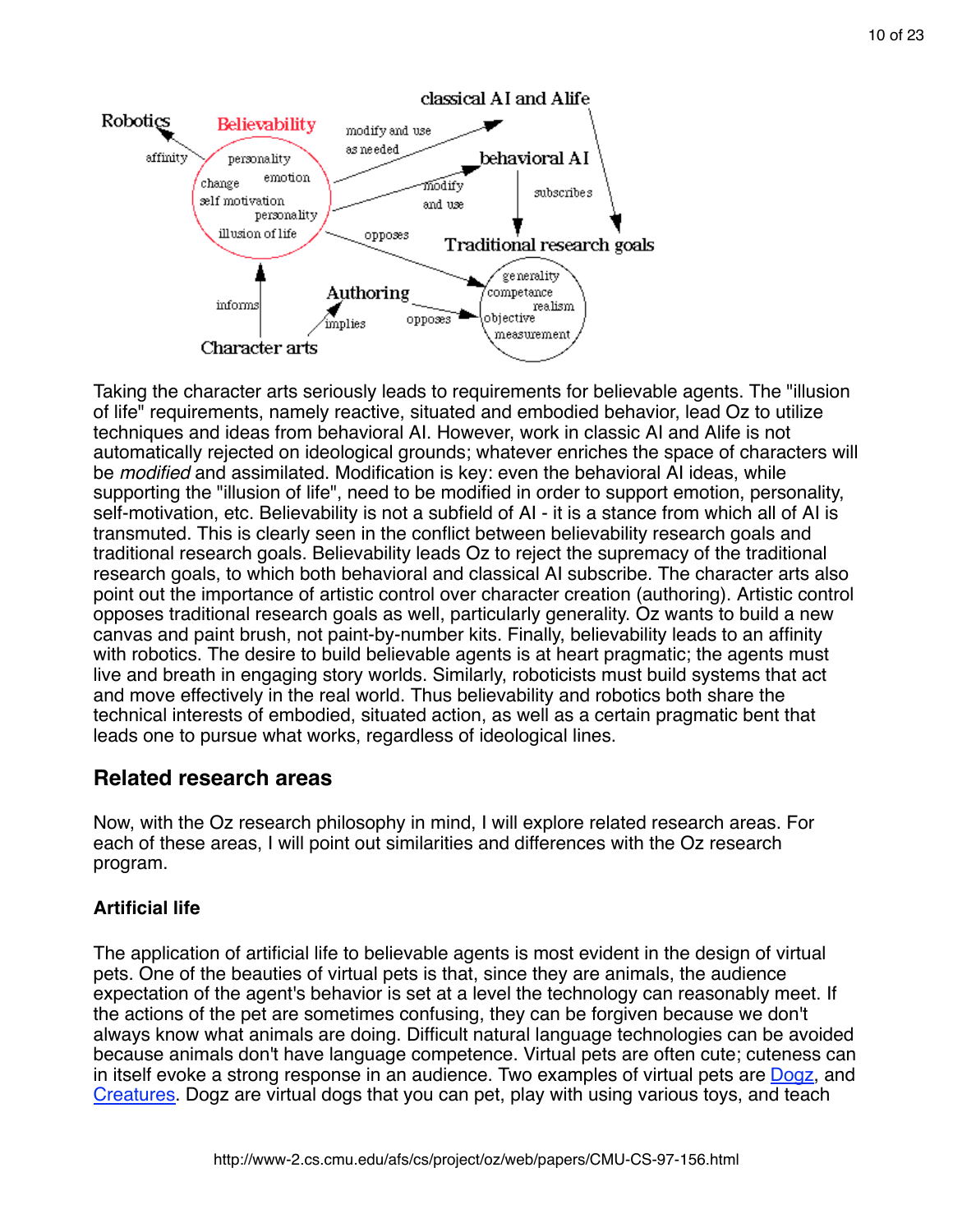tricks. Over time the user is supposed to develop a relationship with the pet. Creatures is a world inhabited by small, cute creatures that autonomously explore the environment. The user is a caretaker; she can provide positive and negative feedback to the creatures, teach them to associate words with objects in the world, and move the creatures around the world. Without the user's intervention, the creatures don't live long.

How do virtual pets relate to Oz believable agents? Pets are one kind of believable agent; Oz wants to build all kinds of characters. Oz focuses on building specific, unique characters. Rather than building dogs, Oz wants to build Pluto, or Goofy. Users interact with virtual pets over extended periods of time; the user builds a relationship with the pet through repeated interaction. Oz believable agents are often designed to be part of a specific story world. Interactions with the character are intended to be intense, but bounded in duration and context by the story world. The notion of repeated interaction with long term characters is certainly an appealing one. It just becomes more difficult to pull off as the character becomes more sophisticated.

Artificial life approaches to building animal characters often rely on modeling of biologically plausible processes. For example, the creatures in Creatures utilize a neural net for action selection, a model of bio-chemistry for modeling motivations and drives, an artificial genome (with crossover and mutation) for reproduction, and an artificial immune system. Blumberg's Silas uses an action-selection mechanism motivated by ethology. The intuition behind utilizing such models is that biological systems already exhibit complicated behavior. If structurally similar computational processes are used, this may enable equally complex behavior in artificial systems. However, in Oz, the goal is an artistic abstraction of reality (believable agents), not biologically plausible behavior. By taking a programming language approach to the construction of character (the Hap believable agent language), Oz hopes to avoid premature commitment to an architecture that then limits the space of characters that can be created. Oz remains agnostic with respect to architectures and models. If biologically inspired models end up proving useful in opening up some new space of characters, then they will be used. But modeling for its own sake is eschewed in order to stay focused on the construction of characters.

Finally, artificial life focuses on the concept of emergence. As described above, emergence is at odds with maintaining artistic control over believable agent construction.

#### **Humanoids**

Humanoids is the label I'm using for a body of work concerned with building systems that have physical properties (arms, legs, sensory systems) similar to humans. *Virtual* humanoid work is concerned with building realistic, animated humans that live in virtual worlds. Two examples of this work are the Jack project at the University of Pennsylvania and the work done at MIRALab (including the famous virtual Marilyn Monroe) at the University of Geneva. In both Jack and the projects in MIRALab, the focus is on building general tools for the animation of human figures, including animating complicated tasks, providing automatic reach and grasp capabilities, and supporting collision detection. MIRALab is currently focusing on the animation of clothes, faces and hair as well as developing architectures to give virtual humanoids autonomy. Though virtual humanoid work started in the graphics and animation communities and was informed by that research agenda, as the humanoid figures have become more sophisticated there has been a natural progression into research concerned with giving these figures autonomous intelligence.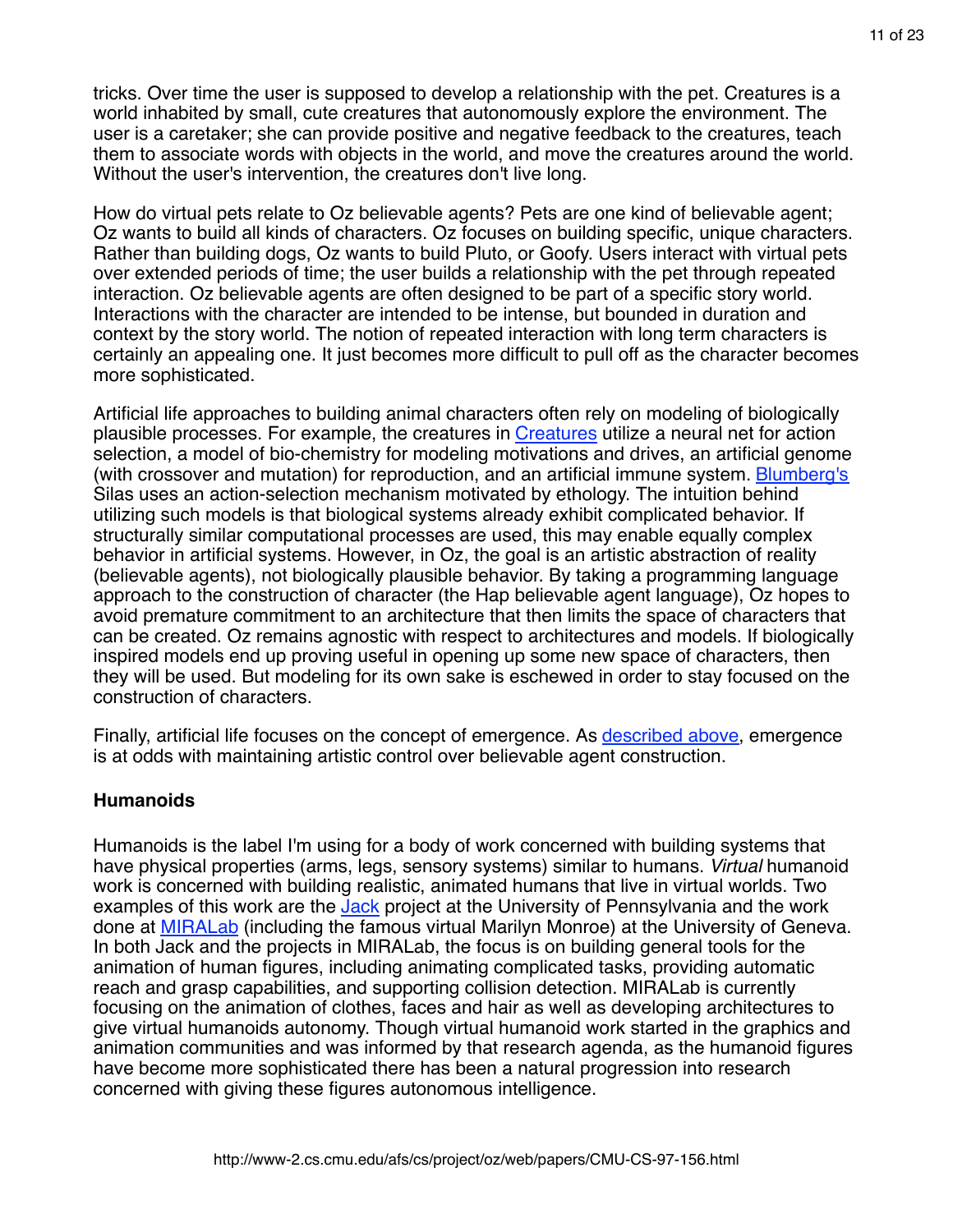Virtual humanoid work differs from Oz believable agent work in its concern with generality and realism. General toolkits for realistic movement are certainly useful for designing avatars for virtual worlds and perhaps for building background characters (extras). Much of a character's personality, however, is reflected in the unique way a character moves. For building main characters, an author needs detailed control over a character's movement. Similarly, much of the autonomy work associated with virtual humanoids is concerned with providing humanoids with competent action (perhaps to accomplish tasks in virtual worlds) rather than with rich personality.

Japanese robotics researchers are building *physical* humanoids (e.g. JSK, Waseda Humanoid Project). Examples of this work include a robot that can swing on a swingset, and a robot with a 3D face that can recognize and produce facial expressions. Such work has focused primarily on the engineering necessary to build and control a complex, jointed humanoid. These robots are not yet capable of sophisticated, autonomous behavior. As such technology becomes more mature, it may open up the possibility of physical believable agents.

Finally, there is a small body of humanoid work concerned with growing intelligence through interaction with the world via a humanoid body ("grow a baby" projects). Cog, at the MIT AI Lab, is probably the best known example of this work. Cog is a robot which has been engineered to have sensory and movement capabilities similar to humans (though its torso is fixed to a pedestal). Cog started with simple motor and sensory reflexes. The hope is that as Cog interacts with the world, it will begin developing intellectual capabilities similar to a human. The guiding hypothesis is that much of human intelligence is the result of sensory-motor interactions with the environment as constrained by human bodies. Neo, at the University of Massachusetts, is a virtual baby living in a simulated world. Neo, like Cog, starts with simple sensory-motor reflexes. As Neo interacts with its world, it learns concepts through a hierarchical sequence of abstractions on streams of sensory-motor data. Both these projects are concerned with growing human-like intelligence (realism) as opposed to building characters.

All the humanoid work shares with Oz the desire to build broad agents which have bodies, sense the world, and take action. Capabilities developed by these projects, either for animating human movement, moving physical humanoid bodies, or physically grounding conceptual thought, may indeed prove useful for opening new levels of sophistication in believable agent behavior. The challenge will be to translate work that seeks to develop general solutions and realistic models into a framework which provides authorial control over the construction of characters.

#### **Embodied characters**

Embodied character work is concerned with building physical characters. The physicality of such characters seems to evoke a strong, visceral effect in an audience. While I know of no formal studies of this effect, there is informal evidence.

For example, Tamagocchi, a toy from Bandai corporation, is wildly popular in Japan. It is about the size of a key chain, has a small LCD screen and three buttons. By pushing the buttons to administer positive and negative feedback, provide food and medicine, and clean up feces, the user nurtures a small bird-like creature that lives on the screen. If the creature is not taken care of, it dies. Stores can't keep Tamagocchi is stock; it is being sold for many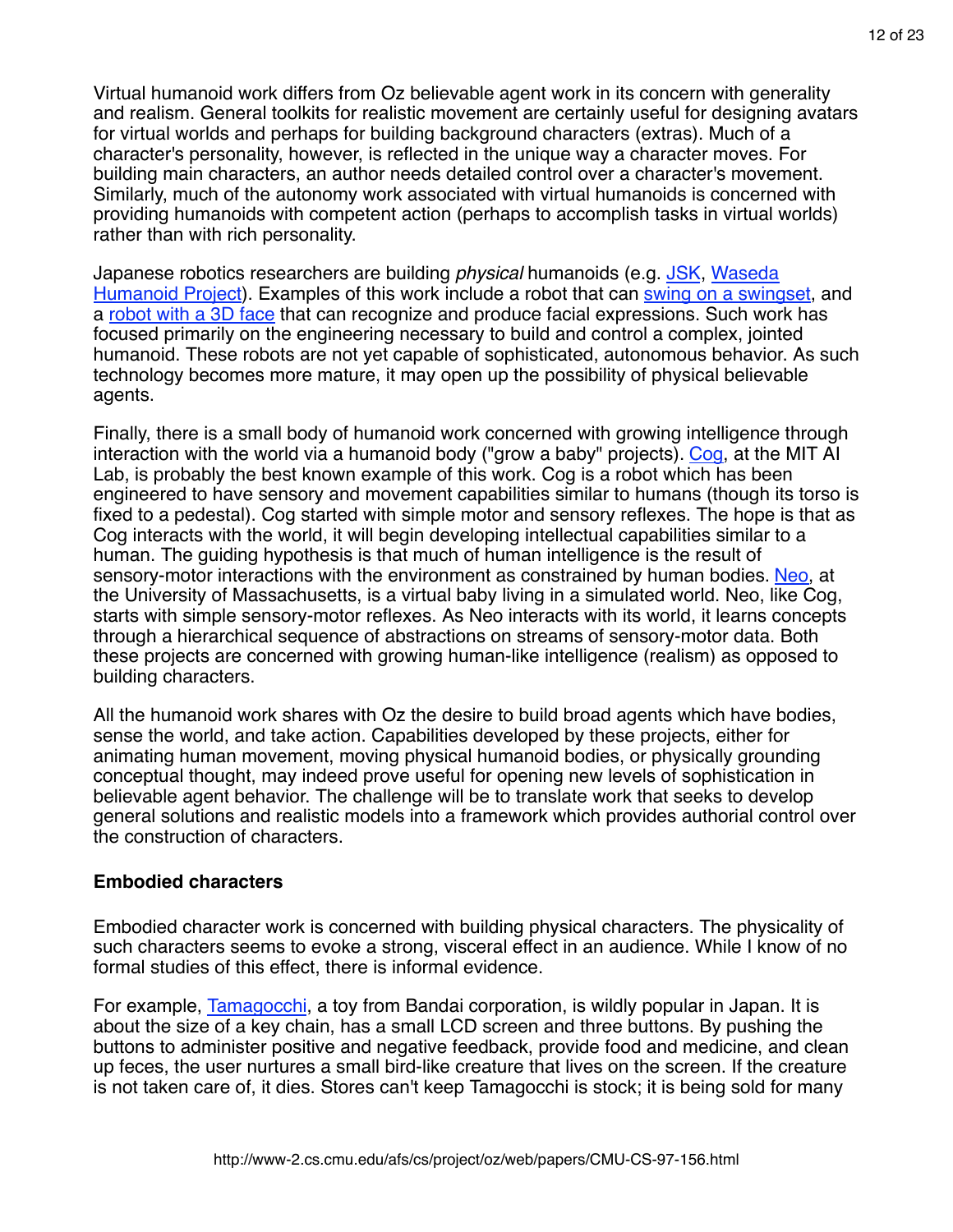times its retail price on the street. Office workers bring Tamagocchi to work and care for it throughout the day. Theft of Tamagocchi is on the rise, especially among teens for whom it is a valued status symbol.

It is unclear how much of this powerful effect is due to social conditions unique to Japan, such as the high cost of pet ownership. However, much of this effect may be due to Tamagocchi's physicality: the fact that it is a small, jewelry-like object (and in fact, teenage girls are wearing Tamagocchi on chains around their necks) that can be incorporated into daily life. Since the character itself is not that complex, the emotional intensity surrounding Tamagocchi may be related to its *ubiquitous* presence.

At Agents 97, Sony demoed a robot dog as an example of their OpenR standard for household entertainment robots. The dog responds to colors, audible tones, and physical touch on its head. The most impressive feature of the dog was its fluid, lifelike movements. As an example, it can smoothly lay down, place its head on its paws, then get back up. In the demo group I was in, everyone responded to this action with "ahhhhh" (cuteness). In this case, I believe the strong response comes from the animal-like movement of a physical object.

Karl Wurst at the University of Connecticut is building robotic puppets based on the woggles (characters built by the Oz project). While these puppets roll rather than hop (the original woggles hop), they are able to stretch and squish (woggle body language) and communicate with each other via IR sensing. It would be interesting to compare the audience response to these puppets with the response to the behaviorally similar screen-based woggles.

Providing a believable agent with a physical body is an interesting research direction to pursue. The combination of rich behavior, personality, and physicality could produce a powerful audience response.

#### **Chatterbots**

Chatterbots are programs that engage in conversation. The original chatterbot is Eliza, a program that uses sentence template matching to simulate the conversation of a non-directive therapist. Julia is a chatterbot that connects to multi-user dungeons (MUD). Besides engaging in conversation, Julia has a simple memory that remembers what's been said to her and where she's been. She uses this information in her conversations (repeating what someone else said or providing directions). When she is not engaged in conversation, she wanders about the MUD exploring. Erin the bartender from Extempo is a recent example of a chatterbot. Erin serves drinks and converses with customers (music is a favorite topic of conversation). She has an emotional state (influenced by what you say to her, whether you argue with her, etc.) and forms attitudes about customers. How she responds to any particular utterance is influenced by her current state.

There are several differences between chatterbots and believable agents. First, chatterbots primarily interact in language. Body movement and physical activity play a secondary role; if it is present at all, it is used to provide some background color during lulls in a conversation. The language interaction is primarily reactive; the chatterbot is responding to each utterance without its own goals for the conversation. In the absence of an utterance to respond to, the chatterbot may fall back on some small number of stock phrases that it uses to try and start a conversation. Second, many chatterbots are designed for entry into a restricted form of the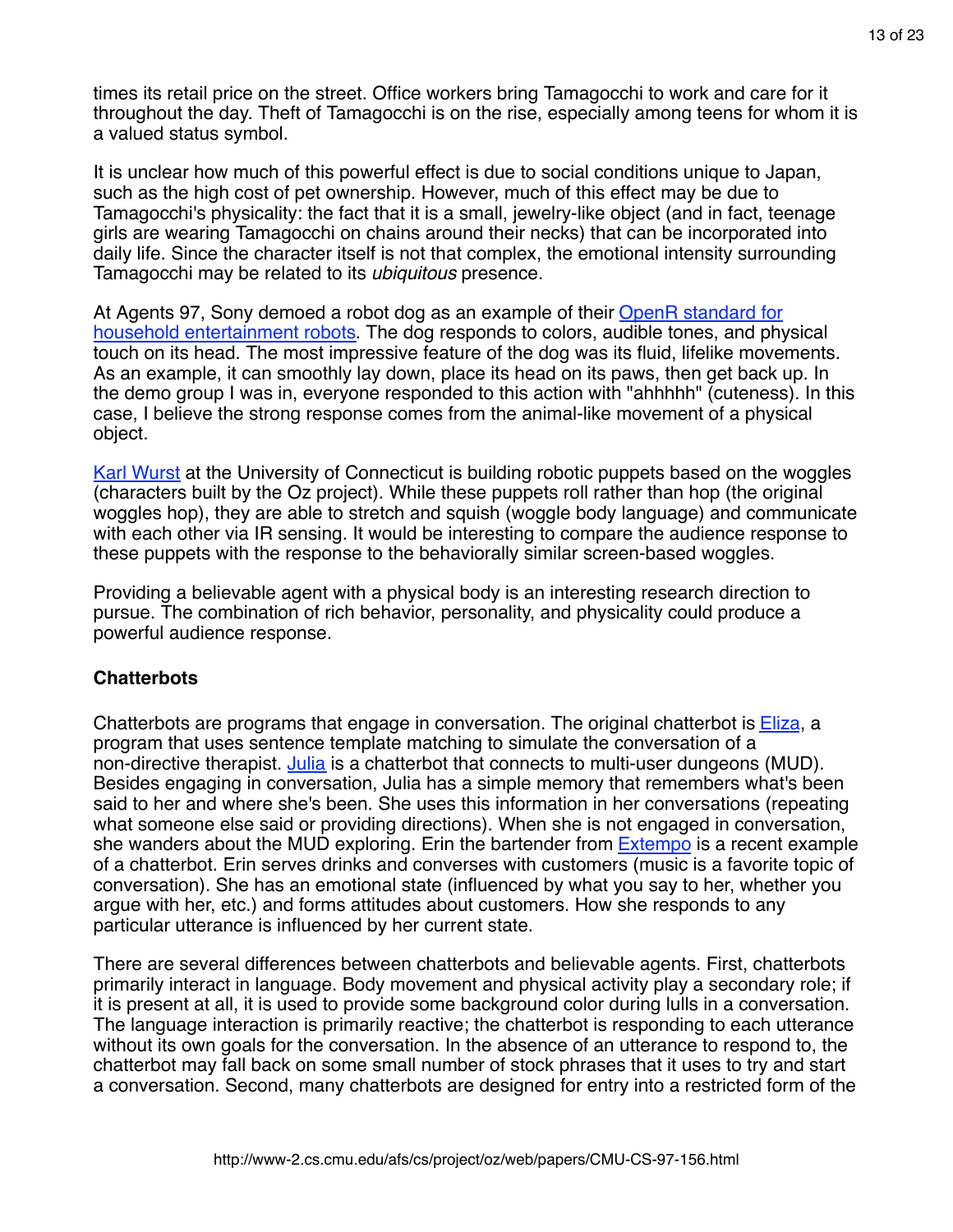Turing test (the Loebner Prize). The goal is to fool a human for some short period of time into thinking that they are interacting with another human. Notice that the goal is not to communicate a personality, but rather to briefly fool a user into thinking that they are talking to some generic person during a context-free conversation. Finally, most chatterbots don't have a long-term motivational structure; they don't have goals, attitudes, fears and desires. The conversations they engage in don't go anywhere. A chatterbot's only goal is to engage in open-ended conversation.

In contrast, believable agents express their personalities through their movements and actions, not just through language. Believable agents are designed to strongly express a personality, not fool the viewer into thinking they are human. When watching a play or film, viewers know that the characters are not "real" but that does not detract from being engaged by the character. Finally, believable agents have long-term motivational structures. Their behavior is designed within the context of a particular world. Within this context, the believable agent's behavior is conditioned by desires and attitudes. On the other hand, the lack of a long term motivational structure and the focus on language interaction allows chatterbots to function within open environments (such as chat rooms or MUDs) where they can serve as a social catalyst for the human participants.

#### **Behavioral animation**

Behavioral animation has developed in the graphics community as an alternative to hand-animation. In more traditional computer animation, the animator builds a model of the character they wish to animate, defines parameters that move and deform parts of the model, and writes functions that smoothly interpolate the values of parameters given beginning and end values. Now, in order to make the figure do something, the animator must define a set of initial and final values of all the parameters (keyframes) and apply the interpolation functions to generate all the intermediate frames. Even after doing all the upfront work of building the model and defining the functions, the animator still needs to define keyframes in order to make the model move.

Behavioral animation seeks to eliminate the work involved in defining keyframes by pushing more work into the upfront creation of a model. Instead of just defining the geometry, the model also includes code that tells the model how to move in different situations. Given a state of the world, the model moves itself. Some behavioral animation work focuses on general strategies for realistic movement. In this respect, behavioral animation shares some common goals with virtual humanoid work. However, as more internal state is added to the behavioral routines, state which may represent emotions or social attitudes, behavioral animation begins converging on believable agents. Whereas believable agent research begins in AI (the building of minds), and then appropriates and modifies AI technology to the task of building characters (minds and bodies), behavioral animation research begins in graphics (the building of bodies), and adds behaviors to these bodies to build characters (bodies and minds).

A good example of the convergence between behavioral animation and believable agents is IMPROV, a system built by Perlin and Goldberg at NYU. As part of IMPROV, they have developed a scripting language for writing animation behaviors. Behaviors written in this language can be conditional on author-maintained internal state as well as external events. The main mechanism for creating non-deterministic characters is the tuning of probabilities. The author communicates the character's personality and mood by tuning probabilities for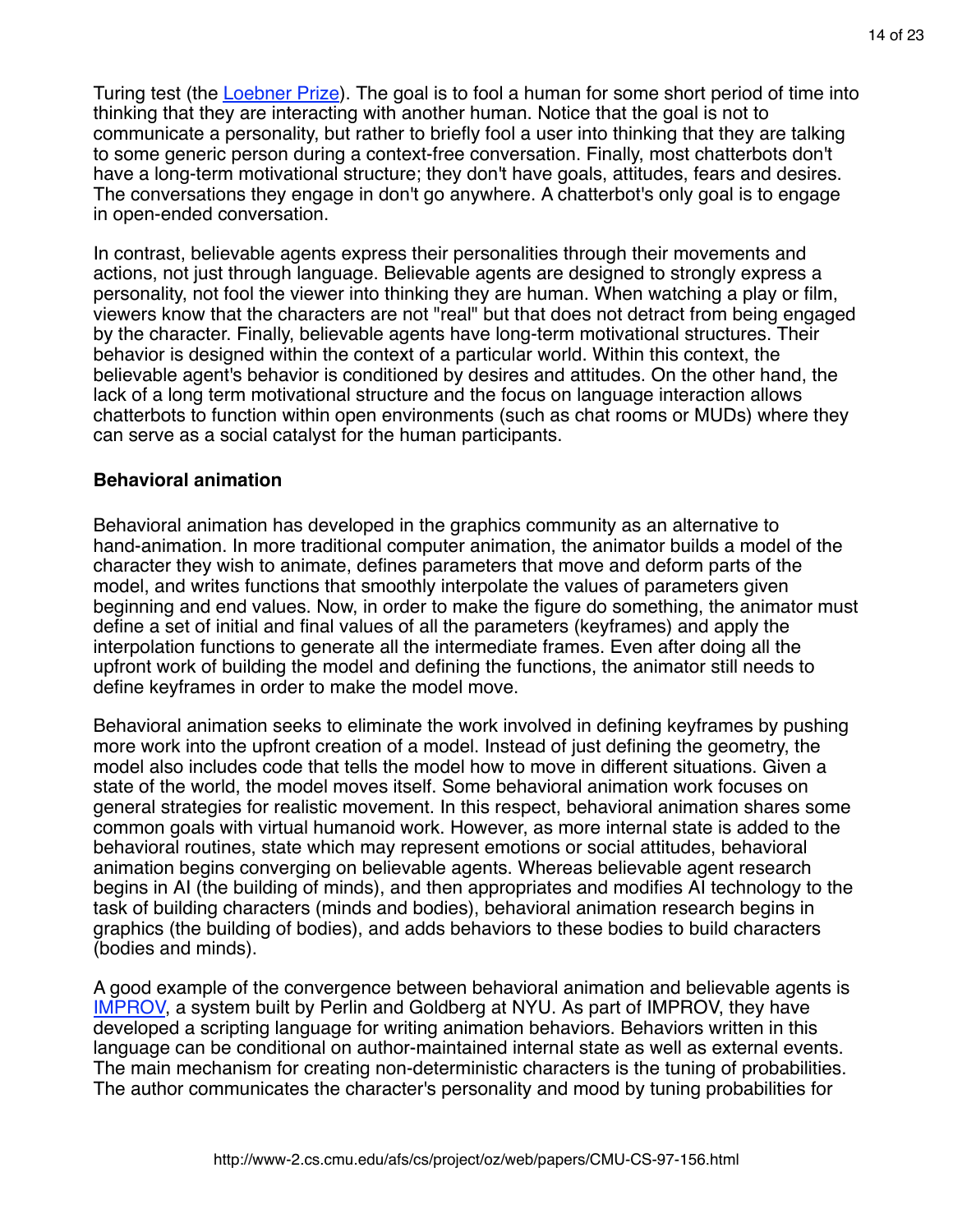selecting one action over another. Both IMPROV and Oz share an author-centered point of view. However Hap (the Oz believable agent language) provides more support for expressing complex control relationships among behaviors. In addition, Em provides support for maintaining complex emotional state (something that would have to be done manually using the IMPROV language). On the other hand, the procedural animation portion of the IMPROV scripting language provides more language support for animating control points on the model.

### **Why study believable agents?**

I've described the Oz philosophy regarding the believable agent research program and reviewed related research areas. The reader still may be left with a nagging question: why study believable agents at all? The most obvious answer is that believable agents are necessary if you want to build interactive story worlds. This is the primary motivation behind the Oz research program. There are other reasons to pursue this research, however.

Believable agents may greatly enhance learning in educational settings by providing engagement and motivation for the learner. Research in this area is being pursued by the IntelliMedia project at North Carolina State University. They have built a constructivist learning environment in which children learn about the biology of plants by building a plant (selecting different kinds of roots, and leaves, etc.). A believable agent serves as a companion and guide for the student.

Believability will be important for building anthropomorphic interface agents. Research by Nass and Reeves at Stanford University has shown that users interpret the actions of computer systems using the same social rules and conventions used to interpret the actions of people, whether or not the computer system is explicitly anthropomorphic. Since most systems aren't designed with this fact in mind, the resulting social behavior of the system (its personality) is accidental. As designers begin building systems with *designed* personalities, they will need techniques for communicating this personality to the user. This is precisely the research area of believable agents.

The three motivations given above are pragmatic reasons to pursue this research. There is also a more distant, idealistic, yet compelling reason for pursuing this research: the AI Dream. This Dream, to build companions such as Data on Startrek, has motivated many workers in the field of AI. Woody Bledsoe, a former president of AAAI, captured this dream nicely in his 1985 Presidential Address. In describing the dream that motivated his career in AI, he opened:

Twenty-five years ago I had a dream, a *daydream*, if you will. A dream shared with many of you. I dreamed of a special kind of computer, which had eyes and ears and arms and legs, in addition to its "brain." ... my dream was filled with the wild excitement of seeing a machine act like a human being, at least in many ways.

Note that he did not talk about some disembodied mind; this is a complete creature. Later he states:

"My dream computer person *liked* (emphasis added) to walk and play Ping-Pong, especially with me."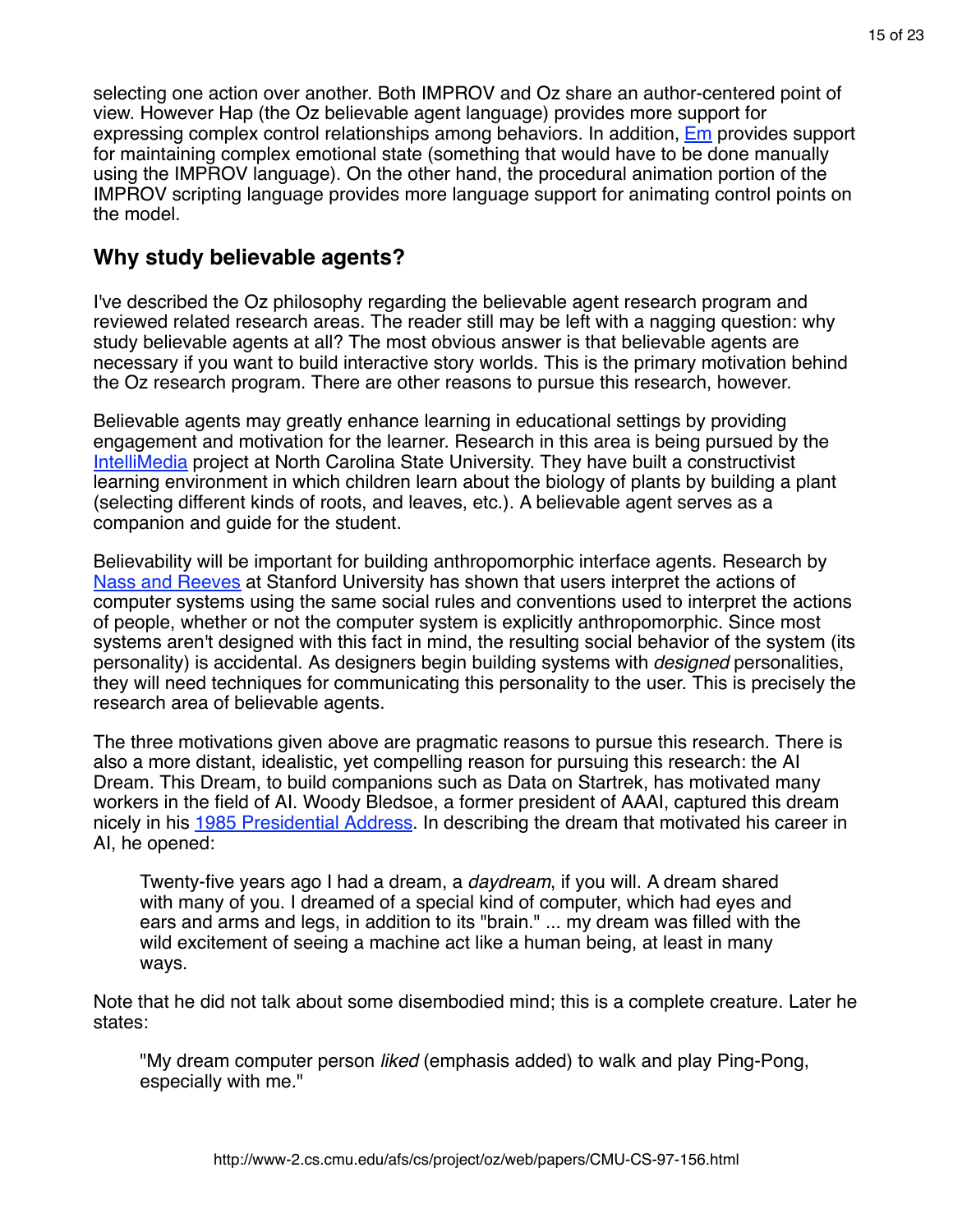Clearly the AI dream is not just about rational competence, but about personality and emotion. As described above, believable agents research is not a subfield of AI, but rather a stance from which AI can be reinterpreted and transformed. The believable agents research program, by directly engaging the issue of building complete agents with rich personality and emotion, provides a new agenda for pursuing the AI Dream.

## **Interactive story**

Drama consists of both characters and story. In *interactive* drama, believable agents are the characters. Now it's time to talk about story.

#### **Interactive story: an oxymoron**

Many observers have remarked that the concept of interactive story contains a contradiction. A story is an experience with temporal structure. Interaction is doing what you want, when you want (interaction as control; other models are possible).



Accounts of story structure often describe some form of dramatic arc (first introduced by Aristotle in The Poetics). One form of the dramatic arc is shown above. The vertical axis represents tension, or unresolved issues or questions. The horizontal axis represents time. At the beginning of the story, during the exposition, the tension rises slowly as the audience learns the background of the story. An inciting incident then sparks the story. Tension begins rising more rapidly after this incident. Eventually, the amount of tension, the number of unresolved questions, the intertwining between plot elements, reaches a critical state. During this crisis, the tension rises rapidly to the climax. During the climax, questions are answered and tensions resolved. After the climax, the tension falls rapidly as any remaining tensions are resolved. Finally, during the denouement, the world returns to some status quo. The experience of a story is thus structured; events don't happen in some willy-nilly fashion. The experience has a global shape. Interaction, on the other hand, is generally construed as the freedom to do anything at anytime. Story is predestination; interaction is freedom. Thus the conflict.

Some have resolved the conflict by saying that interactive story is impossible. Others have redefined the notion of story to have less structure; whatever emerges from interaction is defined as story. Brenda Laurel, in her 1986 thesis, described a hypothetical expert system that causes a structured story to happen in the face of interaction. While the technology is different, the Oz drama manager takes this approach of simultaneously honoring story structure *and* interaction.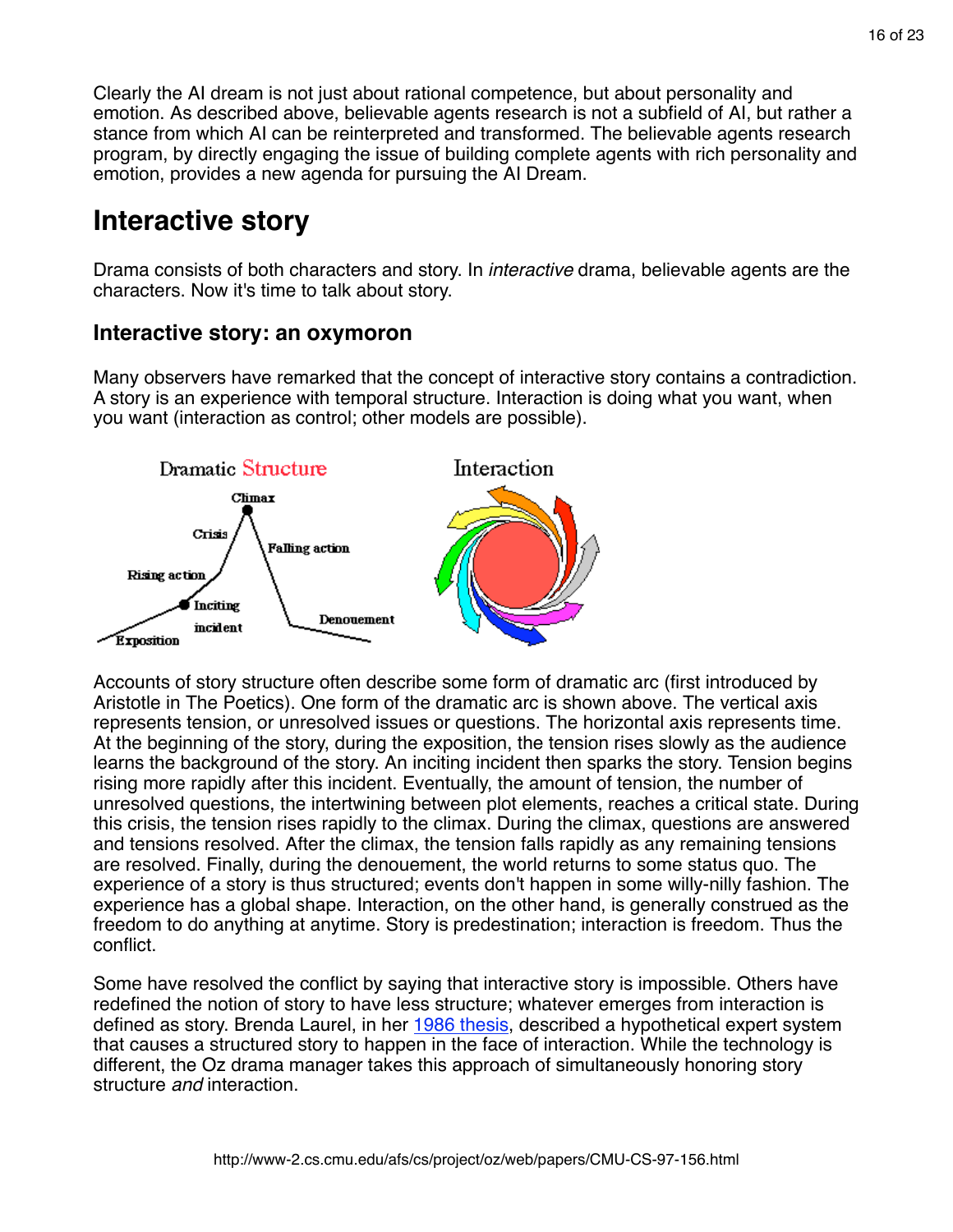### **Oz drama manager**

The Oz drama manager controls a story at the level of plot points. Plot points are "important moments" in a story. In an hour and a half film, there may be 12-15 of them. Given a particular set of plot points, the space of all possible stories is the set of permutations of all possible plot points. The vast majority of these permutations will be garbage - unsatisfying stories which don't make sense. The author of the story has some particular ordering of the plot points in mind - this is the story she wants to tell. Rather than expressing this preferred sequence via structural constraints on the story world, the author writes an evaluation function that captures her sense of aesthetics for the story. This aesthetic is captured by some set of features the evaluation function looks for in a permutation. Conforming to the shape of some dramatic arc may be one feature in the function. Given a permutation of plot points, the evaluation function rates the permutation. Assuming the author has successfully captured her aesthetic, the original story should be ranked high by the function. So the authorial process is:

- 1. write some linear (non-interactive) story as a sequence of "important moments"
- 2. reverse-engineer your own thinking to figure out why you think that particular sequence is a "good" story
- 3. capture this aesthetic as a set of features (over sequences) in an evaluation function
- make sure that you have (approximately) captured your aesthetic by comparing the 4. output of the evaluation function with your own evaluation of a set of sequences (of course include the original story - the one your "really" want to tell)

With an evaluation function in hand, you can now do search.



The drama manager watches the state of the world (including the user interaction). While the user is moving around and interacting with characters *within* some particular plot point, the system isn't doing anything but watching. Eventually, some sequence of activities in the world will be recognized as causing a plot transition. The drama manager springs into action. There exists some past history of plot points. At this point in time, the future histories consist of all possible sequences of remaining plot points. Sequences of events that result in a plot transition are abstracted as user moves. The drama manager has a set of operations it can perform to warp the world: these are the system moves. In a manner similar to game playing programs (such as chess programs), the manager examines every possible system move it could perform to warp the world, every possible user move the user could make to cause a plot transition, every possible system move from that new state of the world, etc. until it has played out the possible histories. The past history plus each possible history forms a set of total histories. The evaluation function can now evaluate each total history. The system then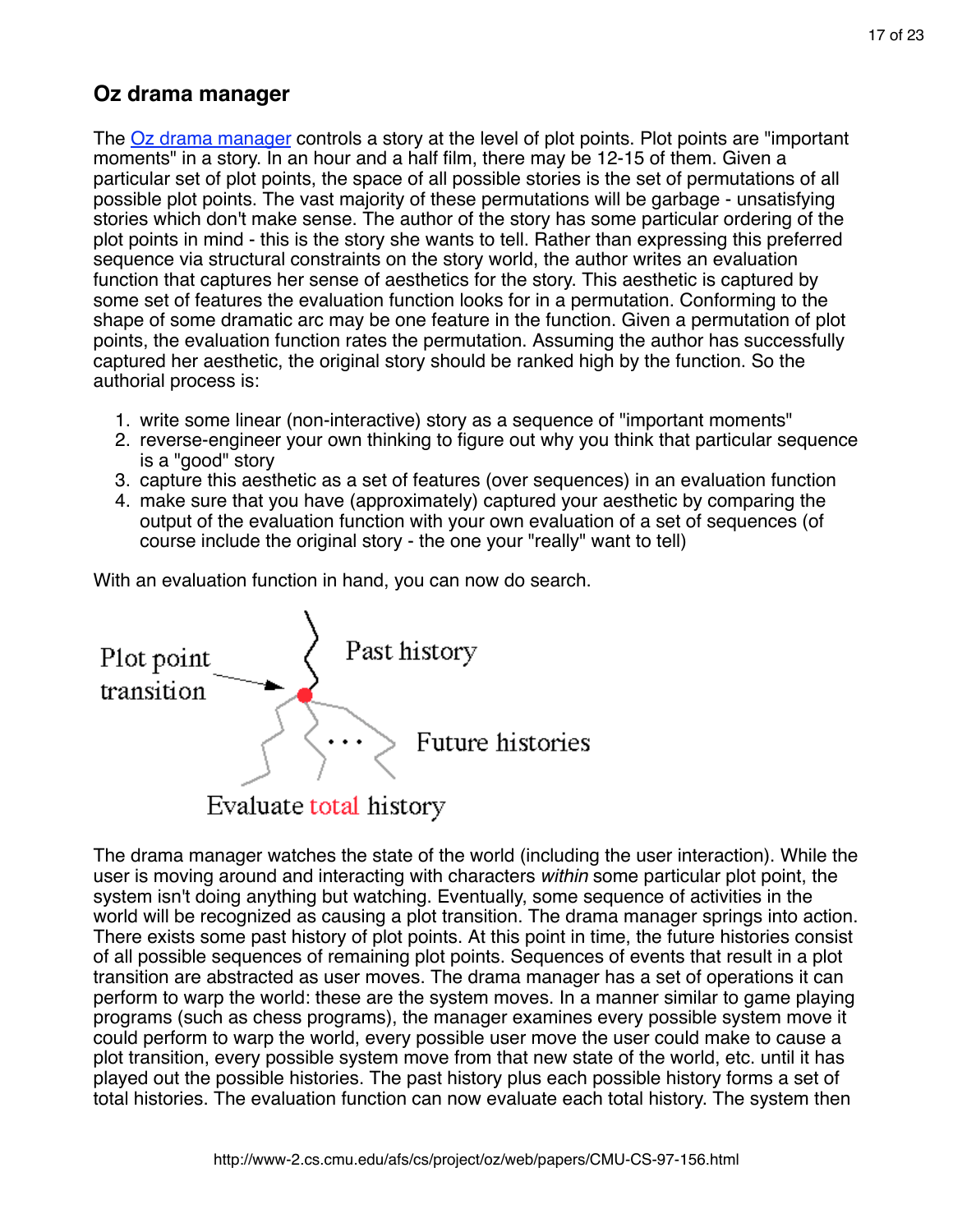makes a system move (warping the world in some way) that maximizes the probability of generating a highly ranked total history. In this way, a story structure is imposed on the viewer's experience, while still allowing interaction.

### **Design dimensions**

Having briefly examined the Oz approach to interactive drama, I will now examine related work. The first comment to make is that there is less related work on interactive story than on believable agents. Believable agents work can be construed as the construction of little "people". Even though there is not much work directly concerned with believability, there is a body of work concerned in one way or another with building little people. Interactive story, by comparison, is relatively unexplored. Instead of describing the relationship between various research areas and the Oz approach, as was done for believable agents, I will describe three design dimensions. Each of these dimensions represents a spectrum of choices that can be made with respect to a design question. Various research projects in interactive story can be displayed along these dimensions.

While each dimension has a "low" end and a "high" end, this is not meant to imply that low is bad and high is good. Systems laying on different points along these dimensions have different properties and will be useful for generating different kinds of experiences. The dimensions merely indicate a space of potential to be explored.

#### **Local vs. global control**

A drama manager can take smaller or larger blocks of spatio-temporal structure into account when deciding how to control a story. By spatio-temporal structure I mean *action* as it unfolds in the space of the story world across the time of the story. To the extent that a drama manager only looks at the action that has immediately occurred in the area around the audience (user), the control is local. To the extent that the manager takes into account the entire history of the story across the entire space of the story world, the control is global.



At the extreme local end of the spectrum are systems in which interaction with characters is the only mechanism structuring experience. For example, when interacting with other people in a multi-user world, the structure of the experience arises out of these moment-to-moment interactions. As a shared history develops among users, this history will condition future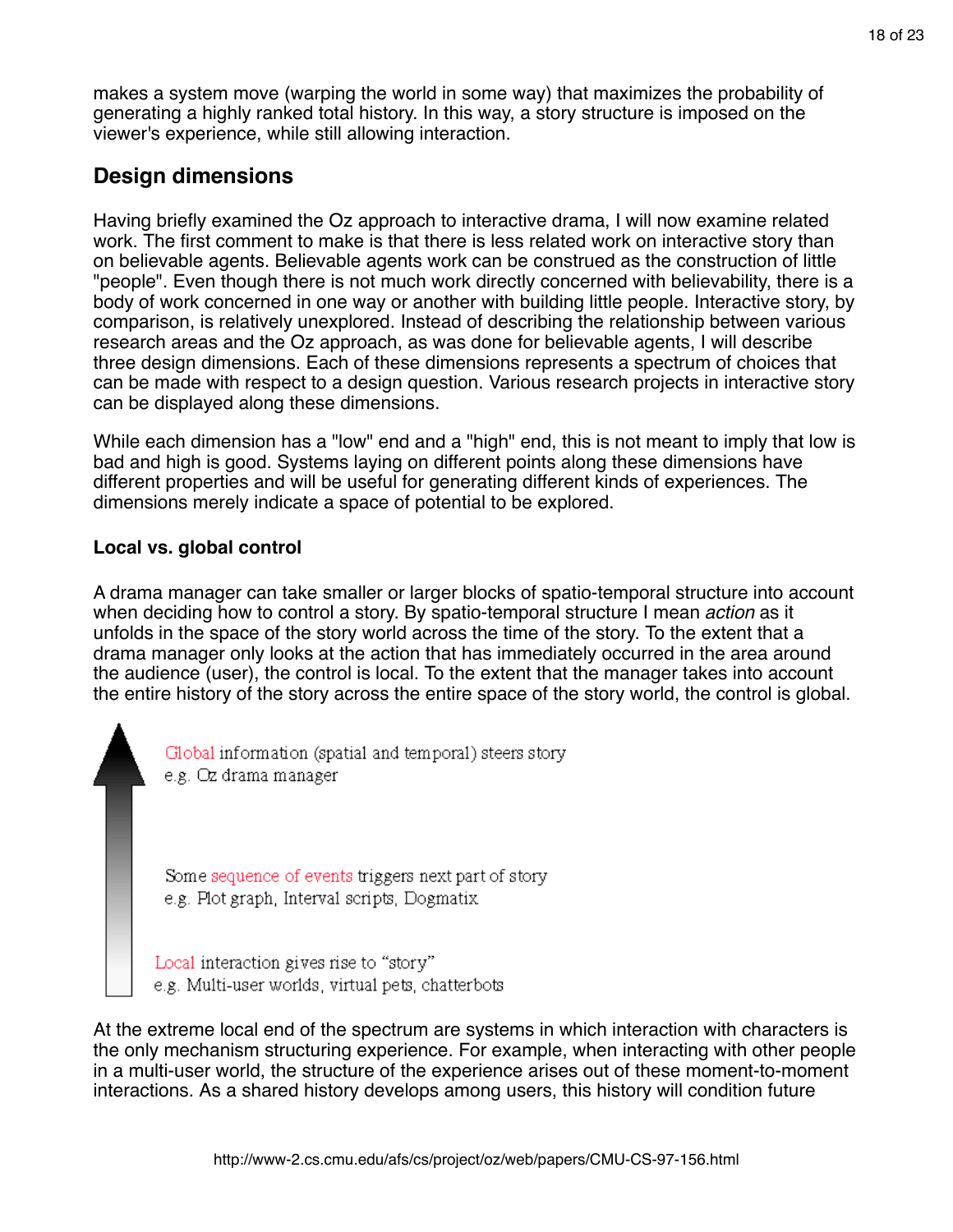interactions. Similarly, interaction with artificial characters such as virtual pets and chatterbots share such local structure. Such purely local control doesn't give rise to story in any strong sense of the word; an audience is not carried through some author-defined shaped experience in the course of their interaction with a system.

At an intermediate point on the spectrum are systems that control a story by taking into account some history across some physical space of the story world. Such systems can be characterized as *script-and-demon* systems. The script specifies a linear or branching sequence of events. These events can be guarded by demons that won't let the event happen unless some preconditions on the state of the world have been satisfied. Plot graphs, an early approach to drama in the Oz project, are one example of such a system. A plot graph lays out scenes in a directed acyclic graph (DAG). The arcs represent the must-precede relationship. Only after all preceding plot points have happened can the next plot point be entered. Associated with the arcs are hints and obstacles. These are ways that the drama manager can influence the world. Hints make it more likely that the user will move into the next scene; obstacles slow the user down. Demons recognize when a user has completed a scene. Another example, Pinhanez's Interval Scripts, represents the script by using a temporal calculus to record temporal relationships among intervals. Some of these intervals are connected to sensors (demons) that wait for events to occur in the world; other's are connected to actuators that make events happen in the world. A constraint propagation mechanism is used to determine the state of each interval (now, past, future, or some mixed state). When a sensor has the value  $_{\text{now}}$ , it begins looking for its associated event to happen in the world. When an actuator has the value now, it makes its associated event happen in the world. The final script-and-demon system I'll discuss is the plot control mechanism in Galyean's Dogmatix. Galyean makes an analogy between the action selection problem in behavioral agents and the event selection problem in plot control. At each point in time, a behavioral agent must select one (or in general, some small subset) behavior from its pool of possible behaviors. This selection is accomplished as a function of the internal state of the agent and the external state of the world. Analogously, at each point in time a plot selection mechanism must select an event to make happen out of the set of all events it could make happen. In Galyean's system, this selection is a function of story state variables (history), sensors (demons watching for events in the world), and *temporal relationships* . The temporal relations hierarchy, before, xor, and must-happen, place a partial order on the possible sequences of events chosen by the selection mechanism. At each point in time, the event that has the highest "fitness" is chosen for execution.

In script-and-demon systems, the complexity of the demons is the limiting factor. In order to take more and more global information into account, the firing conditions on the demons must become more and more complex. Perhaps because of this complexity, in practice demons tend to fire on relatively local sequences of events. And regardless of how complex a demon's firing condition becomes, it can only take the past into account. It can not look into the future to see what might happen in the story.

At the global end of the spectrum is the Oz drama manager. Whenever it detects a user move, it considers total story histories by concatenating the entire past history with projected future histories. These total histories are evaluated to determine which events to make happen in the world.

#### **Granularity of story control**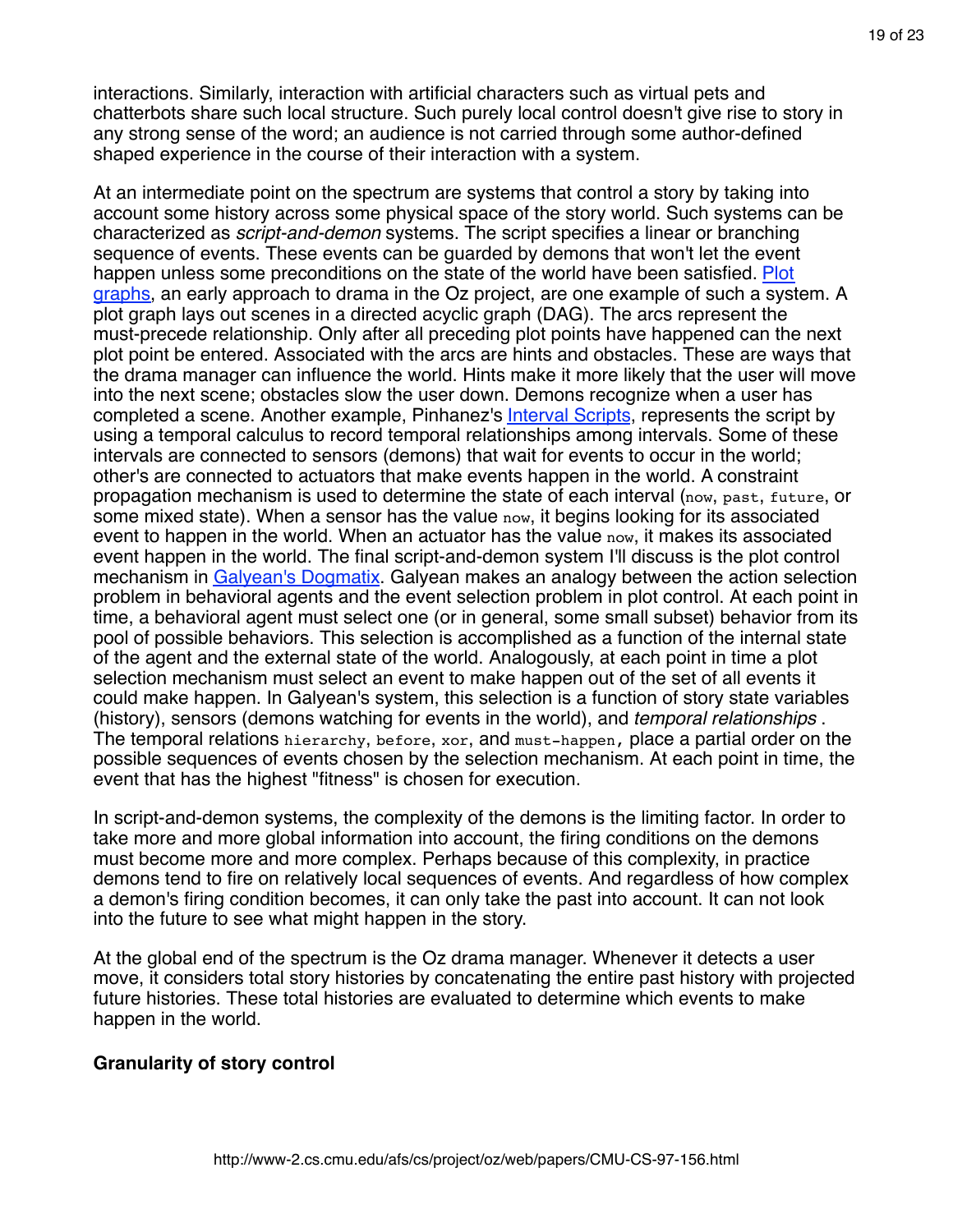A drama manager can seek to control the story at different levels of detail. To the extent that a manager controls precisely the actions of characters (what they do and when they do it), the manager is controlling the story at a small grain size. To the extent that a manager controls the general direction of the story, but does not directly control the activities of particular actors, the manager is controlling the story at a large grain size.

System manages plot points Eg. Oz drama manager

System manages scenes in linear or branching story E.g. Dogmatix, Master/Slave, Interval scripts

System controls detailed events and behaviors E.g. Hypertext (branching structures)

At the extreme small-grain-size end of the spectrum, are systems that directly control the detailed events in the story and behaviors of the characters. In such systems, there isn't really a distinction between the drama manager and the world; the structure of the world *is* the drama manager. Hypertext stories are an example of such a system. The branching structure of the story precisely describes what happens and when it will happen. Within a node of the branching structure, there is no variation. The same fixed events happen at a given node every time it is visited. Some CD-ROM games also use this approach to story; each node in a branching structure completely describes what a user will experience.

At an intermediate point on the spectrum are systems that manage scenes. In such systems, the progression of scenes is fixed by a linear or branching structure. But what happens within a scene is not completely predetermined; within the scene, there is room for variation in response to user action or non-determinism on the part of the agents. Script-and-demon systems can be used to provide this granularity of control. Two examples are Galyean's event selection system and Pinhanez's interval scripts (described above). Hayes-Roth's master/servant scenario is another example of scene level control. In this system, which is not interactive (the user doesn't play a character), a master and servant play out a power struggle which can end in the master and servant switching roles. The script issues directives to the characters. The characters engage in action as a function of these directives and their internal state. The script specifies the order in which directives are issued. Demons wait for certain conditions to be met in the world (e.g. "improvise until the master's demeanor is low") before allowing the script to continue.

At the large-grain-size end of the spectrum are systems that decide the order of plot points (which can be scenes); there is no linear or branching structure fixing the order of scenes. For example, the Oz drama manager repeatedly searches the space of scene orderings in order to decide what to do next to influence the story. "Good" orderings are captured *implicitly* in the evaluation function. Each time the user runs through the story, the ordering of scenes can be different.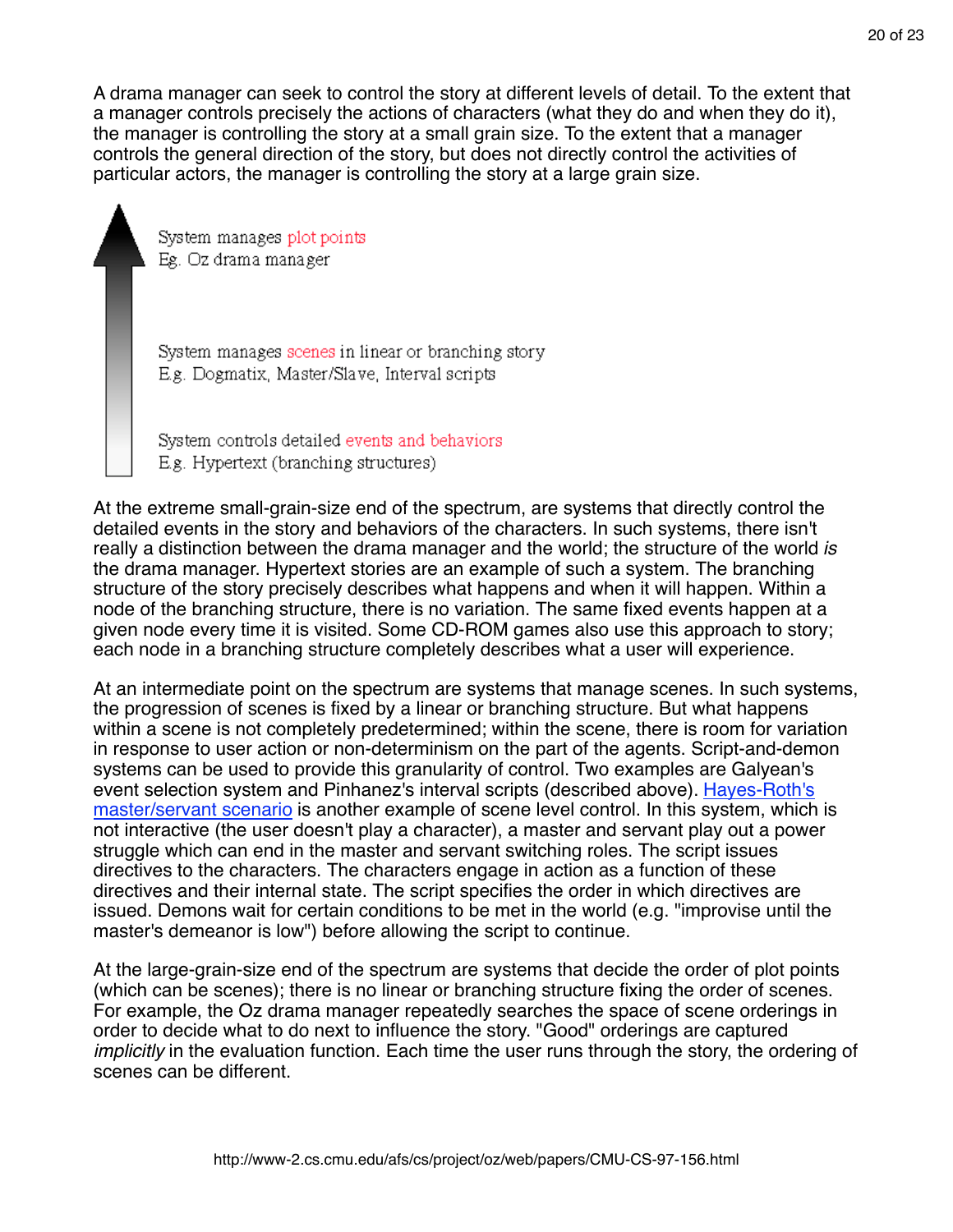A single story system may need multiple drama managers at different granularities of story control. A system like the Oz drama manager could select scene orderings. However, within a scene, story control will still be required to handle staging. One approach is to have the individual characters have enough knowledge to not only play their roles but also control the staging. Another approach is to have some sort of script-and-demon system control the staging within scenes.

#### **Generation**

A drama manager can be more or less generative while it controls a story. To the extent that a drama manager has a fixed description of a single story (linear) or set of stories (branching), it is not generative. The possible stories that a user can experience while interacting with the system are fixed. To the extent that the manager can create a new story each time a user experiences the system, the story is generative. Another way of thinking about this is capacity for surprise. To the extent that a manager can surprise its author with a novel story, the system is generative.

Generation of novel story (within some constraints) E.g. Universe, Tail-Spin, Bringsjord

Variation over a set of plot points E.g. Oz Drama manager

Fixed story E.g. CD-ROM games

At the fixed end of the spectrum lie systems like CD-ROM games. The story structure is completely fixed by a branching structure. Such games don't often bear replaying; after having played through the game, there is nothing new to experience.

A bit higher on the spectrum are systems that support variations on a theme. For example, the Oz drama manager can change the order of plot points, or not include plot points, each time the user experiences the story. Though the same story is not experienced each time, it will consist of some sequence of plot points from a fixed pool. The extent to which such a system seems generative will depend on the level of abstraction of the plot points and the complexity of the evaluation function.

Still higher on the spectrum are systems that generate novel stories. Unfortunately, the examples of such systems are not interactive; the systems generate a textual story that is read by the user. Universe tells a serial soap-opera-like story. Characters are described by sets of attributes. Example attributes are interpersonal relationships (e.g. ex-spouse, div-mom), stereotypes (e.g. party-goer, egomaniac), and goals (e.g. become-famous, associate-right). A library of plot fragments (plans) serves as the raw material for composing stories. Each plot fragment describes the kinds of characters it requires (constraints on the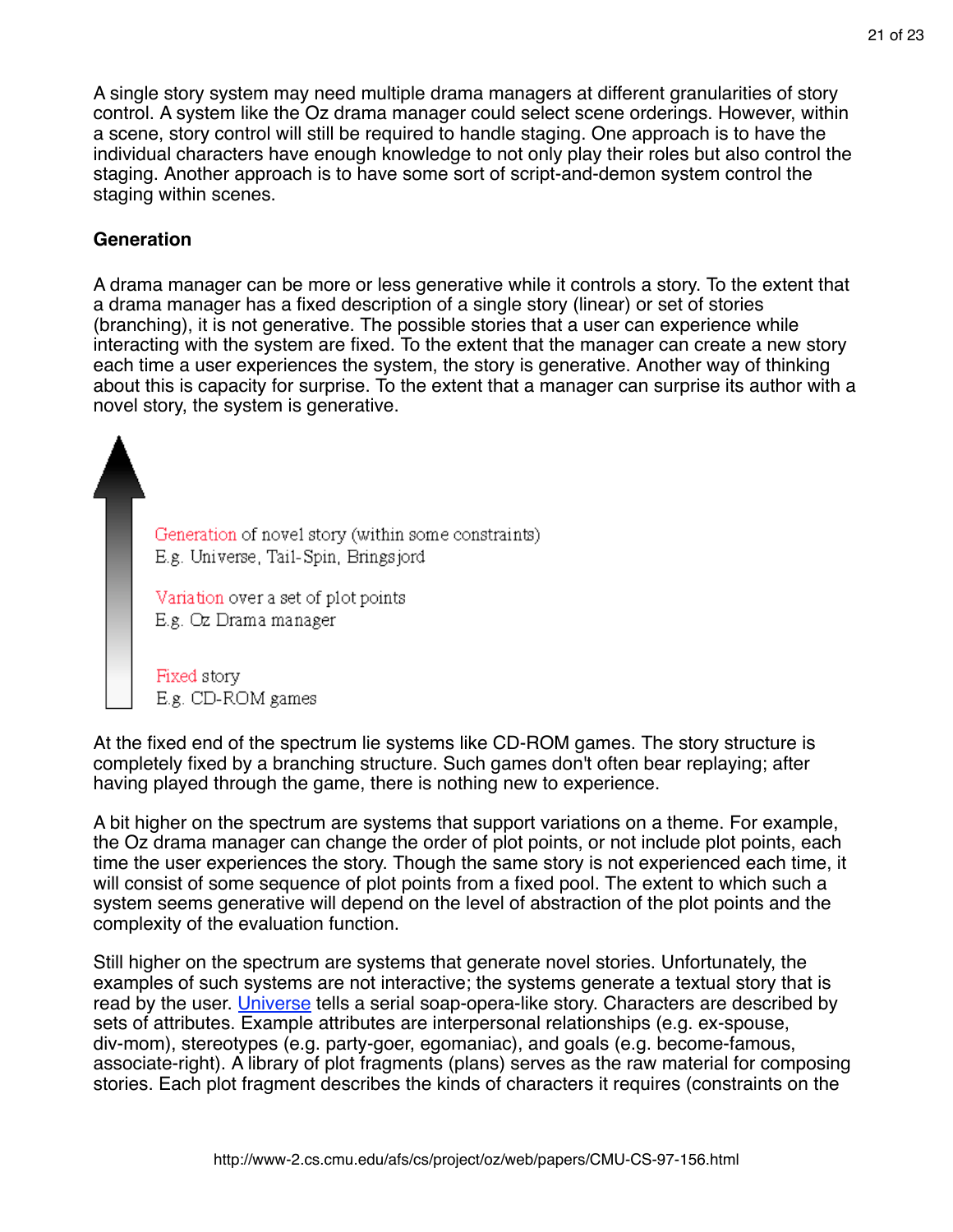traits), the goals the plot fragment can be used to satisfy, and the subgoals necessary to accomplish the plot fragment. Stories are told by composing these plot fragments. In addition, the system learns new plot fragments by generalizing old ones. Tail-spin tells Aesop-fable-like stories. It does not use a library of plot fragments. Instead, stories are generated purely by trying to accomplish the (sometimes conflicting) goals of characters. Both these systems view story telling as a planning problem. Bringsjord's work is a modern example of non-interactive story generation.

Generation raises the interesting riddle of authorial control. Good authors write good stories that is, stories which audiences find engaging. If an author takes the trouble to write a good story, you probably want your system to tell that story. At what levels of abstraction can an author still exert authorial control? An author can say "tell this exact love story." Clearly they have control; its a fixed story where interaction basically means moving through at your own pace. An author might say "tell a love story generally similar to this one." Somehow you would have to capture the author's knowledge of what makes a story "similar to this one." This is the aesthetic as captured by the evaluation function in the Oz drama manager. An author might say "make up a love story that sounds like I made it up." What aspects of the author (knowledge, feelings, history) have to be captured in the system to maintain authorial control but allow this kind of flexibility? As you increase the generative power of a system, can you still capture the richness of a particular authorial point of view?

## **Clip-based work**

A non-agent based approach to interactive drama is interactive digital video. The work of Davenport is characteristic of this approach. I include this work in a separate section, rather than including it under character or story, since interactive video combines aspects of both.

The basic approach is to store and index some large number of video segments. As the user interacts with the system, the system must decide which segment is the appropriate one to play next. The system making this decision may be something very like a drama manager. However, interactive video can also be used primarily as a character, rather than a story technology. The Entertainment Technology Center at Carnegie Mellon has built several prototypes of such systems. One of their systems, recently demoed at the ACM 50th Anniversary conference, allows the user to have conversation with Einstein. In this system, many shots of an actor playing Einstein are stored and indexed on disk. A user speaks to the system. A speech recognition system converts the user's utterance into text. Based on this text, the most appropriate clip is played. While the simplest version of such a lookup involves comparing the user's utterance against the video index using word-based indexing technology, one can easily imagine building some kind of personality model that maintains state based on the previous course of the conversation. This state could then be used to bias the selection of the video clip. The goal of these interactive interviews is to give the audience the feeling of actually talking with a famous personage.

For both character and story, a clip-based approach is based on selection rather than generation. An appropriate clip must be chosen from some set of clips. In a believable agent approach to character, the behavior is generated in real time. Though the library of behaviors for such an agent is fixed, the granularity is much smaller than a video clip. There is thus much more flexibility in composing these behaviors. In addition, the structures for representing internal state (such as emotion) and for representing behaviors are made out of the same "stuff" - computer code. This allows the state information and the behaviors to